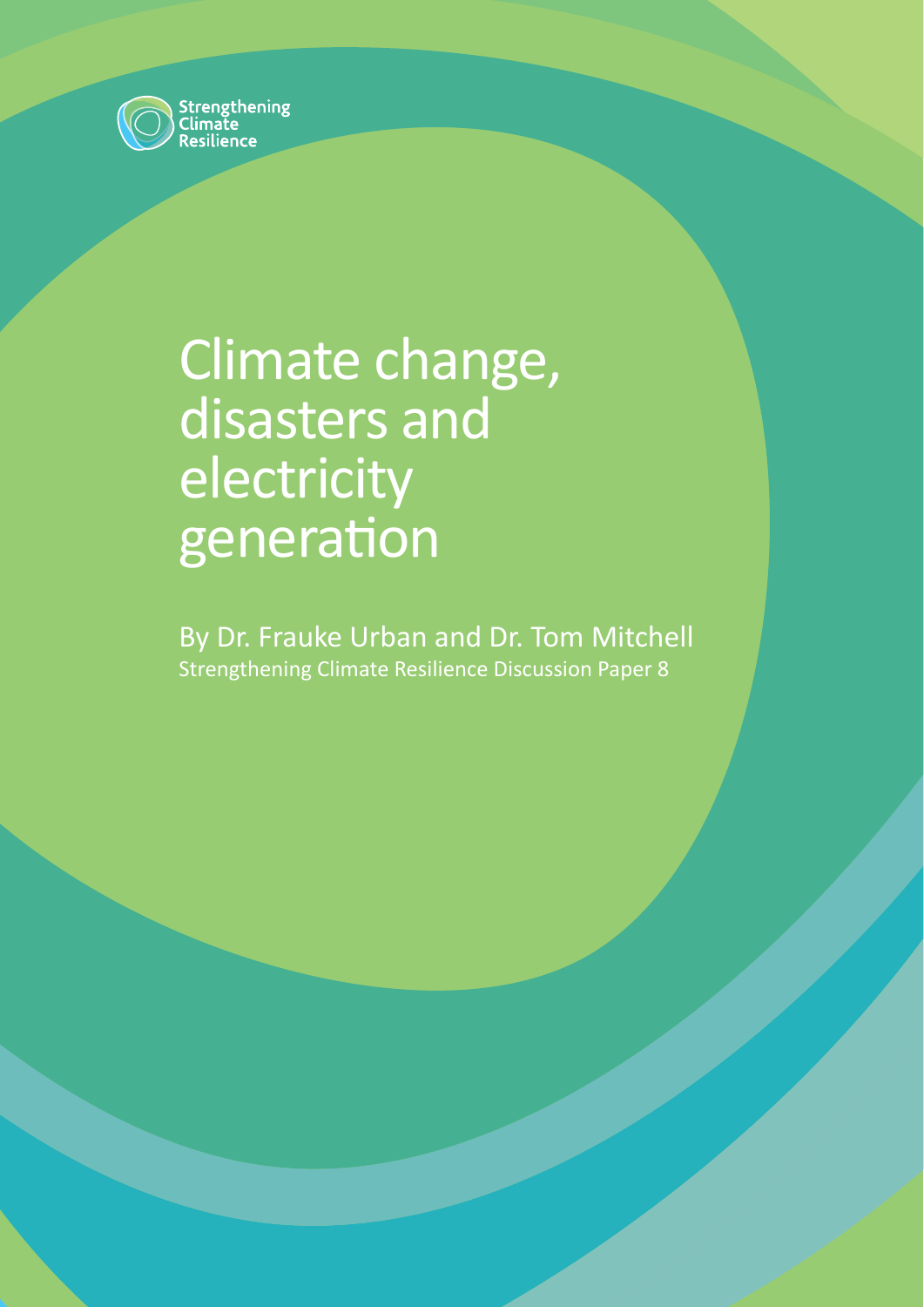## The Climate Smart Disaster Risk Management Approach

Strengthening Climate Resilience

The questions in the approach are suggestions only and there may well be others

risks and uncertainties

#### 1a

Strengthen collaboration and integration between diverse stakeholders working on disasters, climate and development

To what extent are climate change adaptation, disaster risk management and development integrated across sectors and scales? How are organisations working on disasters, climate change and development collaborating?

### 1b

Periodically assess the effects of climate change on current and future disaster risks and uncertainties

How is knowledge from meteorology, climatology, social science, and communities about hazards, vulnerabilities and uncertainties being collected, integrated and used at different scales?

#### $1<sup>c</sup>$

Integrate knowledge of changing risks and uncertainties into planning, policy and programme design to reduce the vulnerability and exposure of people's lives and livelihoods

How is knowledge about changing disaster risks being incorporated into and acted upon within interventions? How are measures to tackle uncertainty being considered in these processes? How are these processes strengthening partnerships between communities, governments and other stakeholders?

## $1<sub>0</sub>$

Increase access of all stakeholders to information and support services concerning changing disaster risks, uncertainties and broader climate impacts

How are varied educational approaches, early warning systems, media and community-led public awareness programmes supporting increased access to information and related support services?

Tackle changing disaster **1. 2.** Enhance adaptive capacity

#### 2a

Strengthen the ability of people, organisations and networks to experiment and innovate

How are the institutions, organisations and communities involved in tackling changing disaster risks and uncertainties creating and strengthening opportunities to innovate and experiment?

## 2b

Promote regular learning and reflection to improve the implementation of policies and practices

Have disaster risk management policies and practices been changed as a result of reflection and learning-by-doing? Is there a process in place for information and learning to flow from communities to organisations and vice versa?

## 2c

Ensure policies and practices to tackle changing disaster risk are flexible, integrated across sectors and scale and have regular feedback loops

What are the links between people and organisations working to reduce changing disaster risks and uncertainties at community, sub-national, national and international levels? How flexible, accountable and transparent are these people and organisations?

## 2d

Use tools and methods to plan for uncertainty and unexpected events

What processes are in place to support governments, communities and other stakeholders to effectively manage the uncertainties related to climate change? How are findings from scenario planning exercises and climate-sensitive vulnerability assessments being integrated into existing strategies?

Address poverty & vulnerability and their structural causes

## 3a

Promote more socially just and equitable economic systems

How are interventions challenging injustice and exclusion and providing equitable access to sustainable livelihood opportunities? Have climate change impacts been considered and integrated into these interventions?

## 3b

Forge partnerships to ensure the rights and entitlements of people to access basic services, productive assets and common property resources

What networks and alliance are in place to advocate for the rights and entitlements of people to access basic services, productive assets and common property resources?

## 3c

Empower communities and local authorities to influence the decisions of national governments, NGOs, international and private sector organisations and to promote accountability and transparency

To what extent are decision-making structures de-centralised, participatory and inclusive? How do communities, including women, children and other marginalised groups, influence decisions? How do they hold government and other organisations to account?

## 3d

Promote environmentally sensitive and climate smart development

How are environmental impact assessments including climate change? How are development interventions, including ecosystem-based approaches, protecting and restoring the environment and addressing poverty and vulnerability? To what extent are the mitigation of greenhouse gases and low emissions strategies being integrated within development plans?

Figure 1: The Climate Smart Disaster Risk Management Approach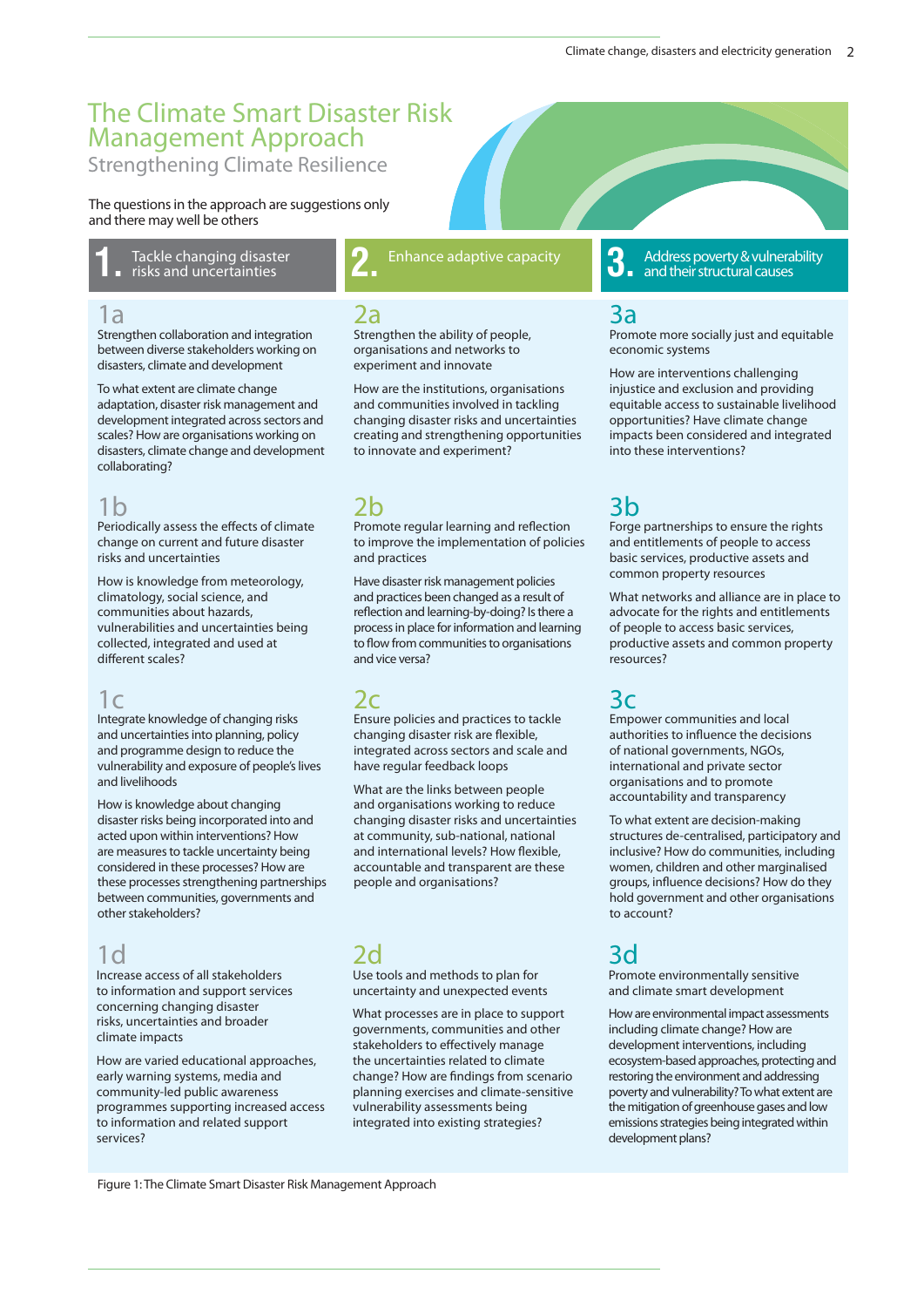Strengthening Climate Resilience (SCR) through Climate Smart Disaster Risk Management, is funded by the UK Department for International Development (DFID) and aims to enhance the ability of developing country governments and civil society organisations to build the resilience of communities to disasters and climate change. It is coordinated by the UK Institute of Development Studies, Plan International and Christian Aid, who are working with a variety of organisations across ten countries (Kenya, Tanzania and Sudan in East Africa; Nepal, India, Bangladesh and Sri Lanka in South Asia and Philippines, Indonesia and Cambodia in South East Asia). SCR has developed the Climate Smart Disaster Risk Management Approach. If you would like to be involved in SCR meetings or work with the programme to trial the Climate Smart Disaster Risk Management Approach with your organisation, please either visit the SCR website www.csdrm.org or email scr@ids.ac.uk.

#### Acknowledgements:

The authors are grateful to Purvi Malhotra for her support to the project. The authors would like to thank Dr. Joy Clancy, Dr. Lars Otto Naess and Dr. Terry Cannon for their valuable comments to an earlier version of the paper. The authors would also like to thank two anonymous reviewers for their valuable comments. The research for this paper has been funded by the UK Department for International Development (DFID) under their Strengthening Climate Resilience Programme.

First published by the Institute of Development Studies in © Institute of Development Studies 2011

All rights reserved. Reproduction, copy, transmission, or translation of any part of this publication may be made only under the following conditions:

- with the prior permission of the publisher; or
- under the terms set out below.

This publication is copyright, but may be reproduced by any method without fee for teaching or non-profit purposes, but not for resale. Formal permission is required for all such uses, but normally will be granted immediately. For copying in any other circumstances, or for re-use in other publications, or for translation or adaptation, prior written permission must be obtained from the publisher and a fee may be payable.

Available from: Strengthening Climate Resilience Institute of Development Studies at the University of Sussex Brighton BN1 9RE, UK T: +44 (0)1273 606261 scr@ids.ac.uk http://community.eldis.org/scr

Dr. Frauke Urban Climate Change and Development Centre Institute of Development Studies IDS Brighton BN1 9RE, UK Email: f.urban@ids.ac.uk Tel. +44 (0)1273 915850 Fax: +44 (0)1273 621202

Dr. Tom Mitchell Climate Change, Environment and Forests Programme Overseas Development Institute ODI 111 Westminster Bridge Road London SE1 7JD Email: t.mitchell@odi.org.uk Tel:+44 (0)20 7922 0300 Fax:+44 (0)20 7922 0399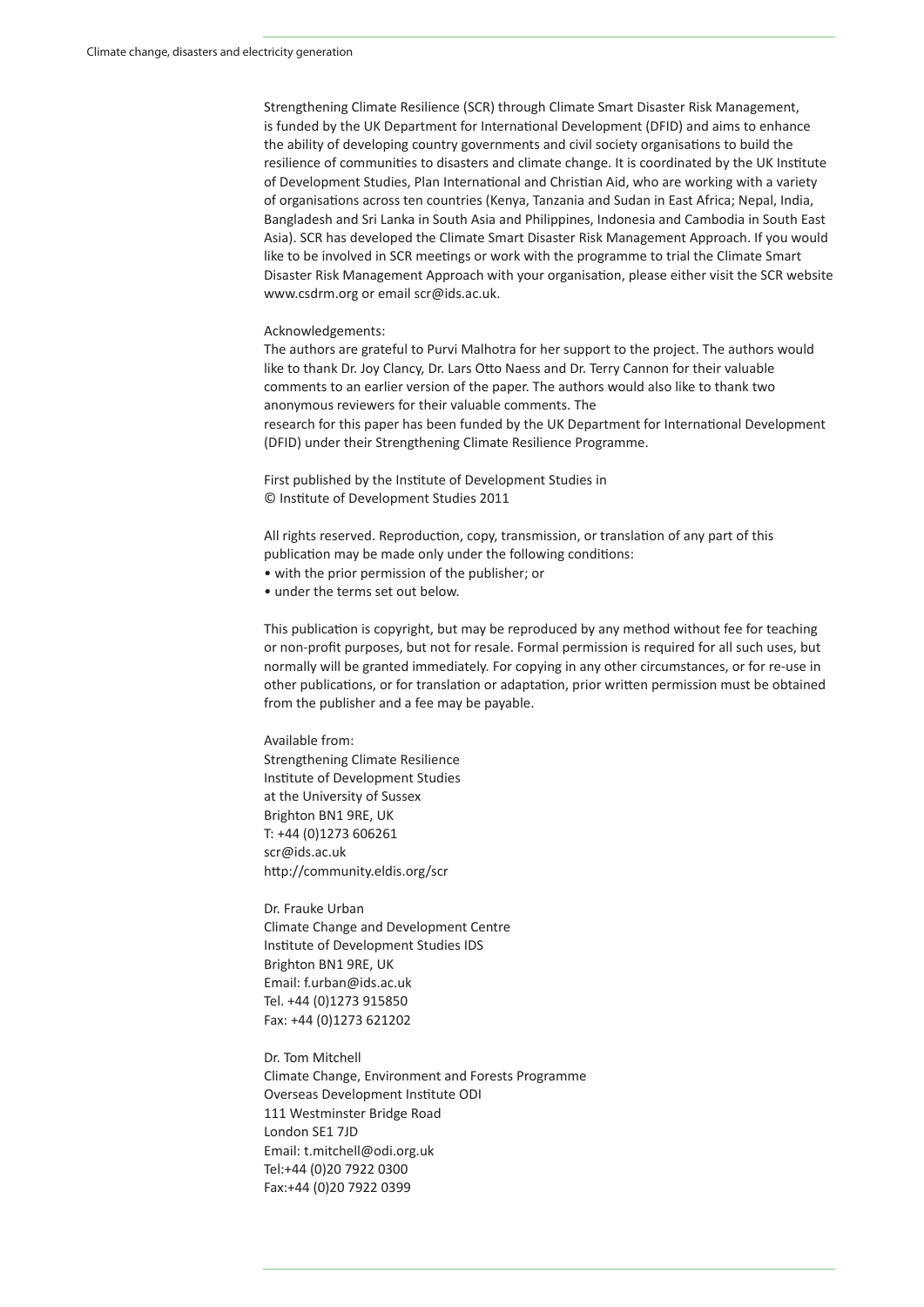## **Contents**

**Abstract AbbreviaƟ ons Foreword**

| 1. Introduction<br>2. The impacts of changing climate patterns and changing disaster risks on energy<br>options and electricity generation infrastructure | 8<br>9 |
|-----------------------------------------------------------------------------------------------------------------------------------------------------------|--------|
| 2.1 The relationship between climate change and disaster risks                                                                                            | 10     |
| 2.2 The impact of changing climate patterns and changing disaster risks on electricity<br>generation from fossil fuels                                    | 11     |
| 2.3 The impact of changing climate patterns and changing disaster risks on electricity<br>from nuclear power                                              | 14     |
| 2.4 The impact of changing climate patterns and changing disaster risks on electricity<br>generation from renewable energy                                | 17     |
| 2.4.1 Hydropower                                                                                                                                          | 17     |
| 2.4.2 Wind Energy                                                                                                                                         | 19     |
| 2.4.3 Bioenergy                                                                                                                                           | 22     |
| 2.4.4 Solar Energy                                                                                                                                        | 24     |
| 3. Climate change and changing disaster risks: implications for energy policy and<br>planning                                                             | 26     |
| 4. Conclusion                                                                                                                                             | 28     |
| <b>Bibliography</b>                                                                                                                                       |        |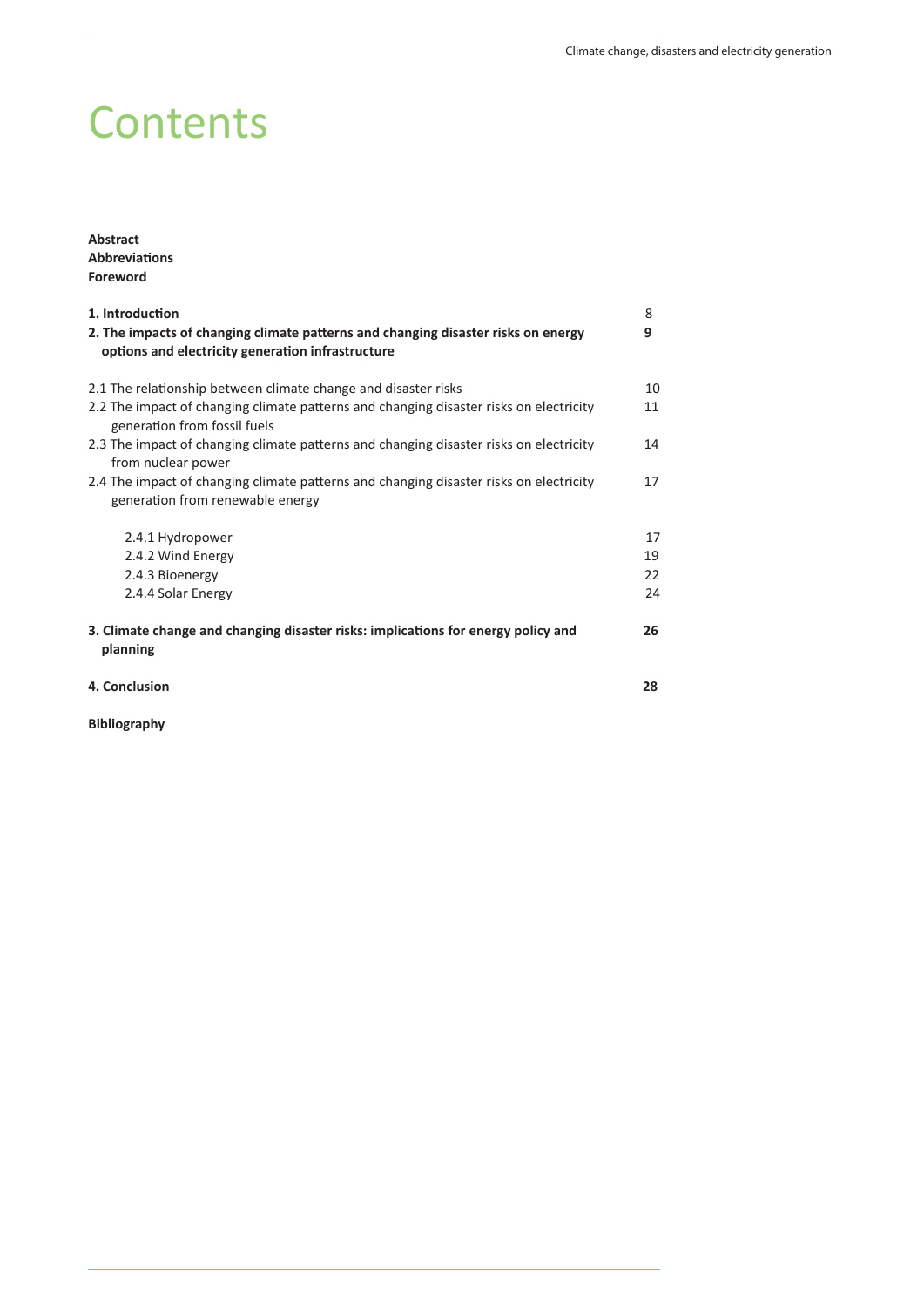#### **Abstract**

**This paper explores the links between changing disaster risks due to climate change and the impacts on electricity generation.** 

Electricity generation is important for powering economic growth. Climate change alters disaster risks for electricity generation. These considerations are often overlooked in energy research and policy.

We want to shed light on a new and emerging research agenda.

We assess the vulnerability of various electricity generation options - fossil fuels, nuclear power, hydropower and renewable energy - to changing disaster risks and addresses the implications for energy policy and planning.

Finally, the paper makes suggestions how changing disaster risks could be taken into account in electricity generation. Suggestions include:

- 1. **assessing disaster risks** in Environmental Impact Assessments, feasibility studies and siting procedures for new power plants
- 2. **improving the linkages** between energy ministries, climate ministries, and disasters ministries in relation to energy policy
- 3. **planning and developing** climate change adaptation strategies for electricity generation.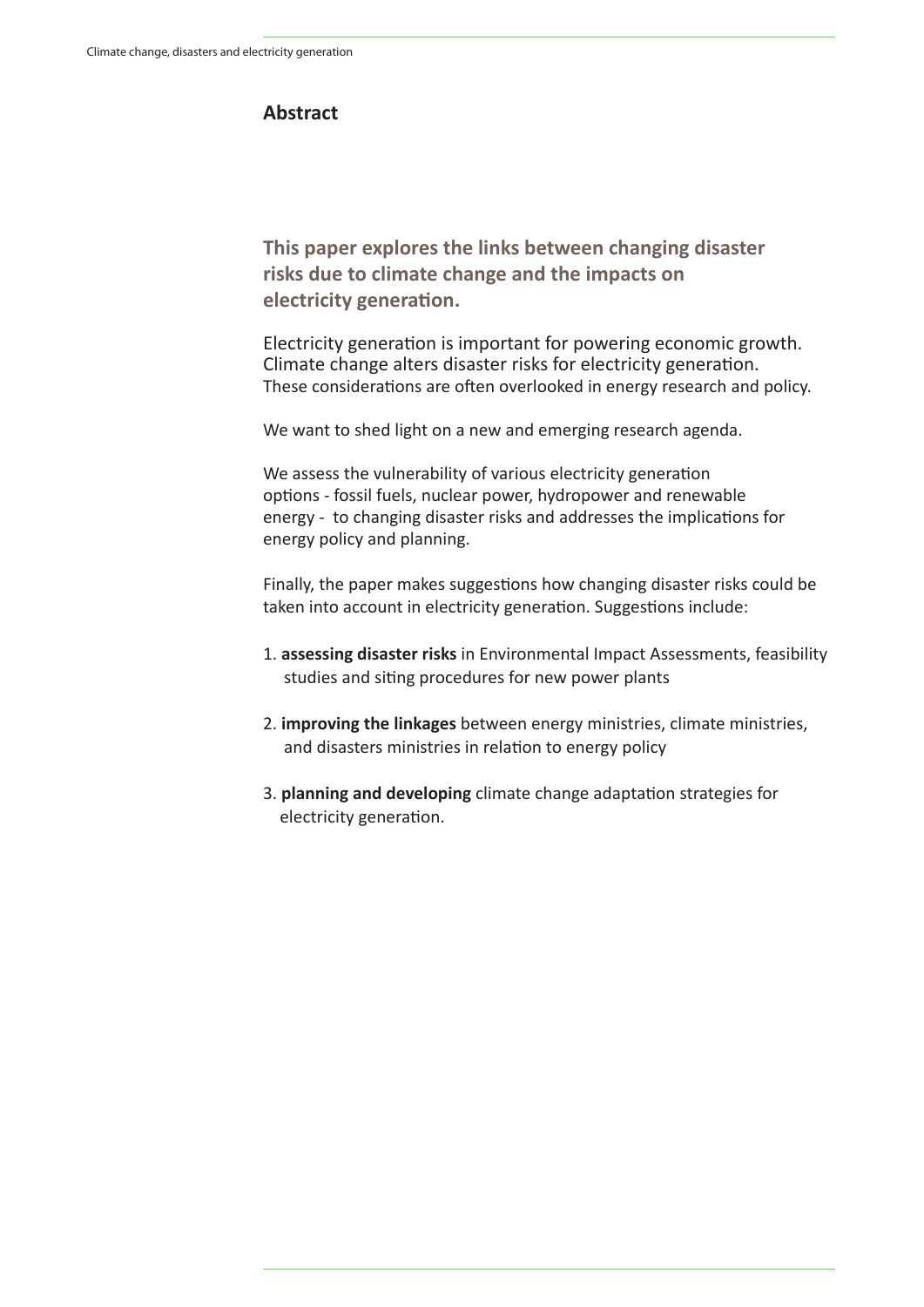## **AbbreviaƟ ons**

| <b>CBO</b>     | Community based organisation                                                  |
|----------------|-------------------------------------------------------------------------------|
| <b>CBDRM</b>   | <b>Community Based Disaster Risk Management</b>                               |
| <b>CCA</b>     | <b>Climate Change Adaptation</b>                                              |
| <b>CCAI</b>    | Climate Change Adaptation Initiative                                          |
| CCS            | <b>Climate Change Secretariat</b>                                             |
| <b>CSDRM</b>   | Climate Smart Disaster Risk Management                                        |
| <b>DMC</b>     | <b>Disaster Management Centre</b>                                             |
| <b>DRM</b>     | Disaster Risk Management                                                      |
| <b>DRR</b>     | <b>Disaster Risk Reduction</b>                                                |
| <b>DFID</b>    | Department for International Development                                      |
| FGDs           | <b>Focus Group Discussions</b>                                                |
| GS             | Grama Sevaka - village level government officer (also called Grama Niladhari) |
| <b>HFA</b>     | Hyogo Framework for Action                                                    |
| <b>KPIs</b>    | Key Person Interviews                                                         |
| <b>IDP</b>     | <b>Internally Displaced Person</b>                                            |
| <b>IDS</b>     | Institute of Development Studies                                              |
| <b>IPCC</b>    | Inter-governmental Panel on Climate Change                                    |
| <b>LTTE</b>    | Liberation Tigers of Tamil Eelam                                              |
| <b>MDG</b>     | Millennium Development Goals                                                  |
| <b>MENR</b>    | Ministry of Environment and Natural Resources                                 |
| <b>NACCC</b>   | National Advisory Committee on Climate Change                                 |
| <b>NCDM</b>    | National Council for Disaster Management                                      |
| <b>NGO</b>     | Non-government organisation                                                   |
| <b>OfERR</b>   | Organisation for Eelam Refugee Rehabilitation                                 |
| <b>PVCA</b>    | Participatory Vulnerability and Capabilities Assessment                       |
| <b>SCR</b>     | <b>Strengthening Climate Resilience</b>                                       |
| <b>SRES</b>    | Special Report on Emission Scenarios                                          |
| <b>TAFLOL</b>  | Task Force to Logistics and Law and Order                                     |
| <b>TAFREN</b>  | Task Force to Rebuild the Nation                                              |
| <b>TARFRER</b> | Task Force for Rescue and Relief                                              |
| <b>UNFCCC</b>  | United Nations Framework Convention on Climate Change                         |
| <b>UN-ISDR</b> | United Nations International Strategy for Disaster Reduction                  |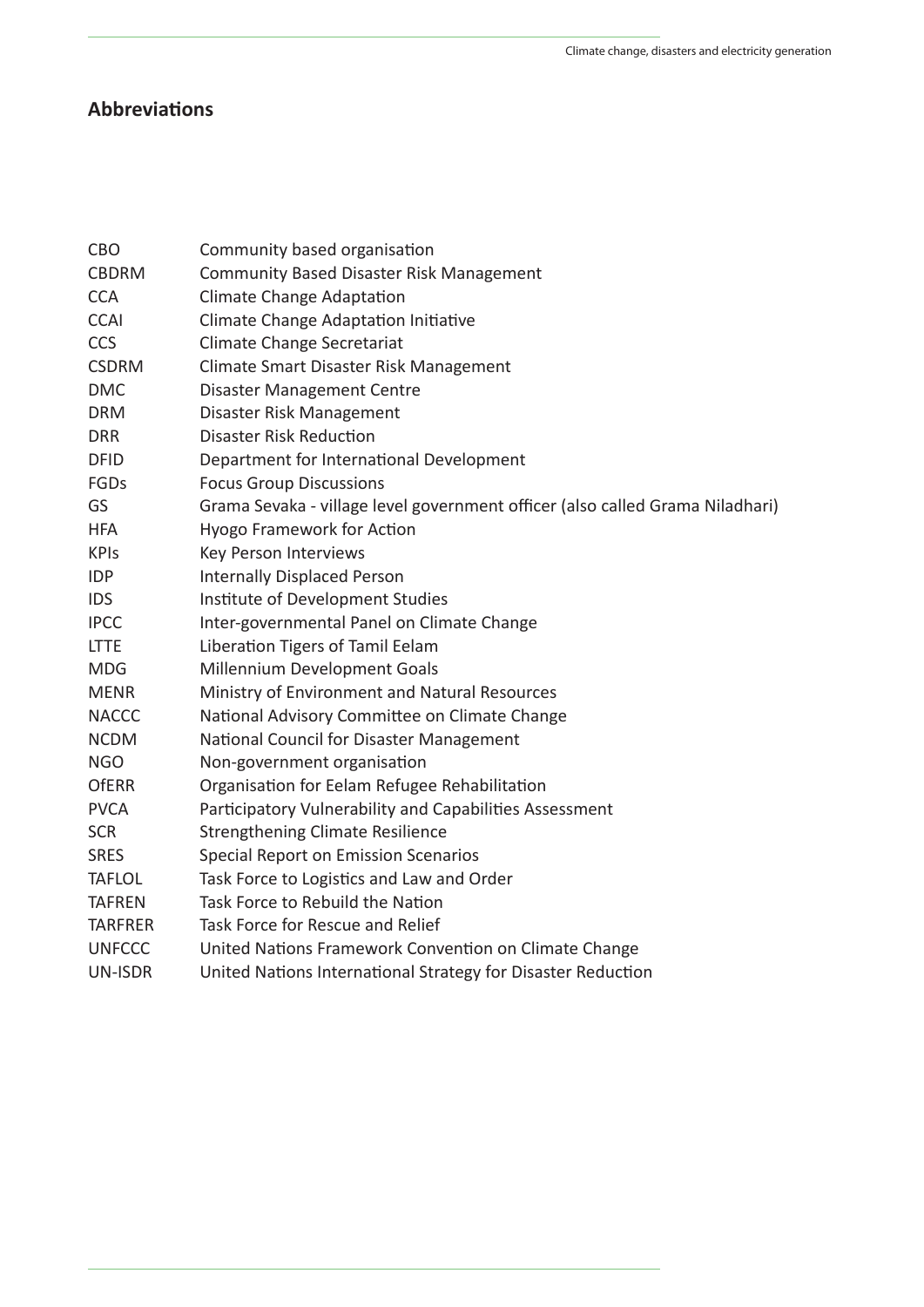#### **Foreword: Climate change, disasters and electricity generation By Frauke Urban**

Electricity generation is important for powering economic growth. However, climate change alters disaster risks for electricity generation and these considerations have often been overlooked in energy research and policy. This paper aims to explore the links between changing disasters risks due to climate change and their impacts on electricity generation.

This paper assesses the vulnerability of various electricity generation options such as fossil fuels, nuclear power, hydropower and renewable energy to changing disaster risks and addresses the implications for energy policy and planning.

Finally, the paper makes suggestions how changing disaster risks could be taken into account in electricity generation.

Suggestions include assessing disaster risks in Environmental Impact Assessments, improving feasibility studies and siting procedures for new power plants, enhancing the linkages between energy ministries, climate ministries, and disasters ministries in relation to energy policy and planning and developing climate change adaptation strategies for electricity generation.

This approach can enhance the ability of developing country governments, private firms and civil society organisations to build the resilience of communities to disasters and climate change with regard to electricity generation.

This paper aims to explore the links between disaster risk management (DRM) and low carbon development and thereby shed some light on a new and emerging research and development agenda. The most important links between DRM and low carbon development are related to four issues:

- 1. The carbon and greenhouse gas implications of measures to reduce disaster risk
- 2. The carbon and greenhouse gas implications of post-disaster and reconstruction interventions;
- 3. Climate change-related changing disaster risk for low carbon development options and their limits;
- 4. How low carbon development reduces vulnerability to climate change.

The first two issues have been addressed in the Strengthening Climate Resilience Discussion Paper 3 by Urban, Mitchell and Silva Villanueva (2010). The third issue is being addressed in this paper. The fourth issue deserves future attention as it goes beyond the scope of this paper. This paper was written for the Strengthening Climate Resilience Programme. Strengthening Climate Resilience (SCR) through Climate Smart Disaster Risk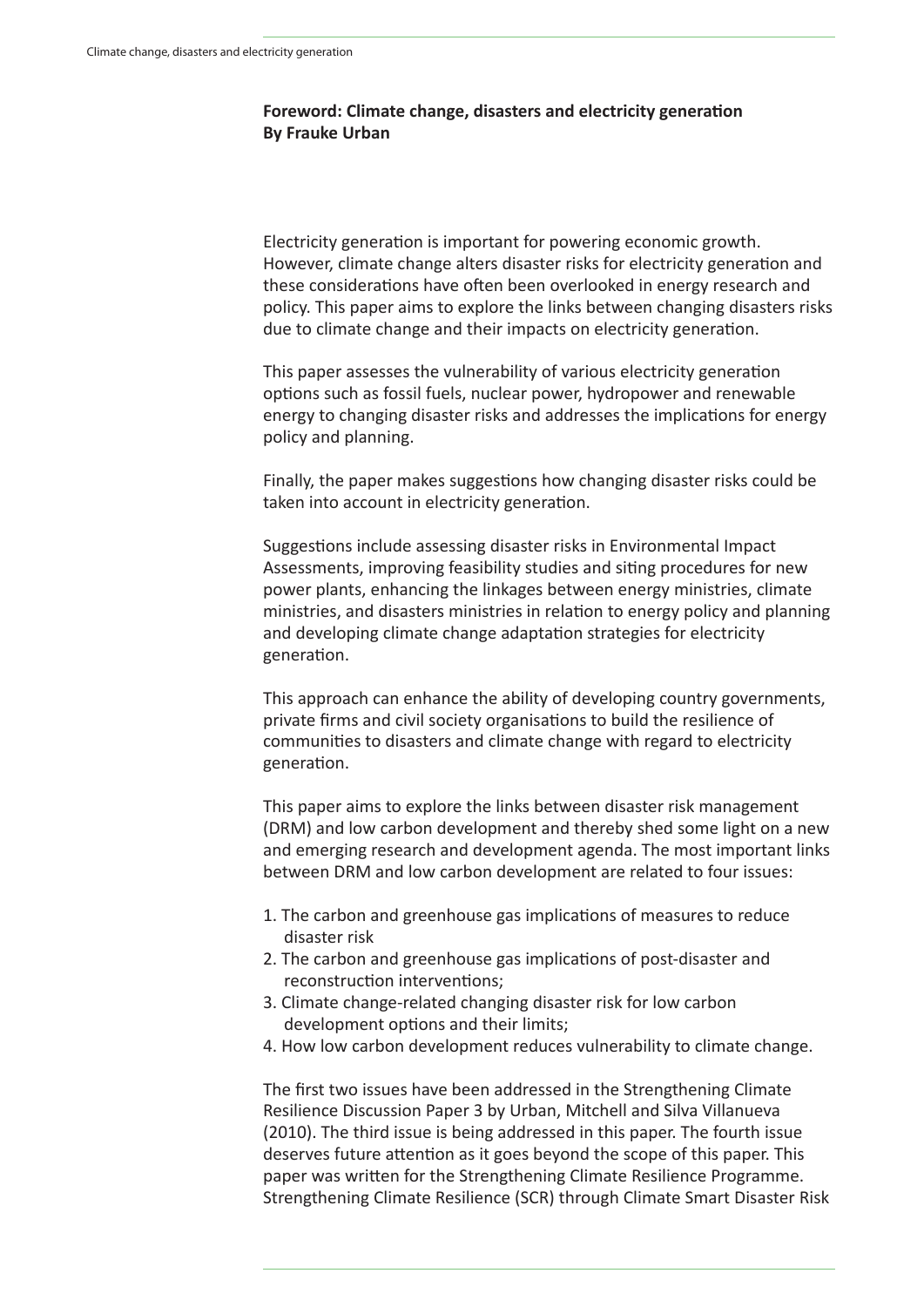Management is a programme funded by the UK Department for International Development that aims to enhance the ability of developing country governments and civil society organisations to build the resilience of communities to disasters and climate change.

It is coordinated by the Institute of Development Studies (UK), Plan International and Christian Aid, who are working with a variety of organisations across ten countries (Kenya, Tanzania and Sudan in East Africa; Nepal, India, Bangladesh and Sri Lanka in South Asia; and Philippines, Indonesia and Cambodia in Southeast Asia). SCR has developed the Climate Smart Disaster Risk Management (CSDRM) approach.

The CSDRM approach aims to 1. tackle changing disasters risks and uncertainties, 2. enhance adaptive capacity and 3. address poverty and vulnerability and their structural causes.

This paper on climate change, disasters and the electricity sector provides some suggestions for how to tackle changing disasters risks and uncertainties in relation to electricity generation; it explores options for enhancing adaptive capacity in the energy generation sector and it discusses how to address vulnerability and their structural causes related to electricity generation.

If you would like to be involved in SCR meetings or work with the programme to trial the Climate Smart Disaster Risk Management approach with your organisation, please either visit the SCR website: www.csdrm.org or send an email to info@csdrm.org.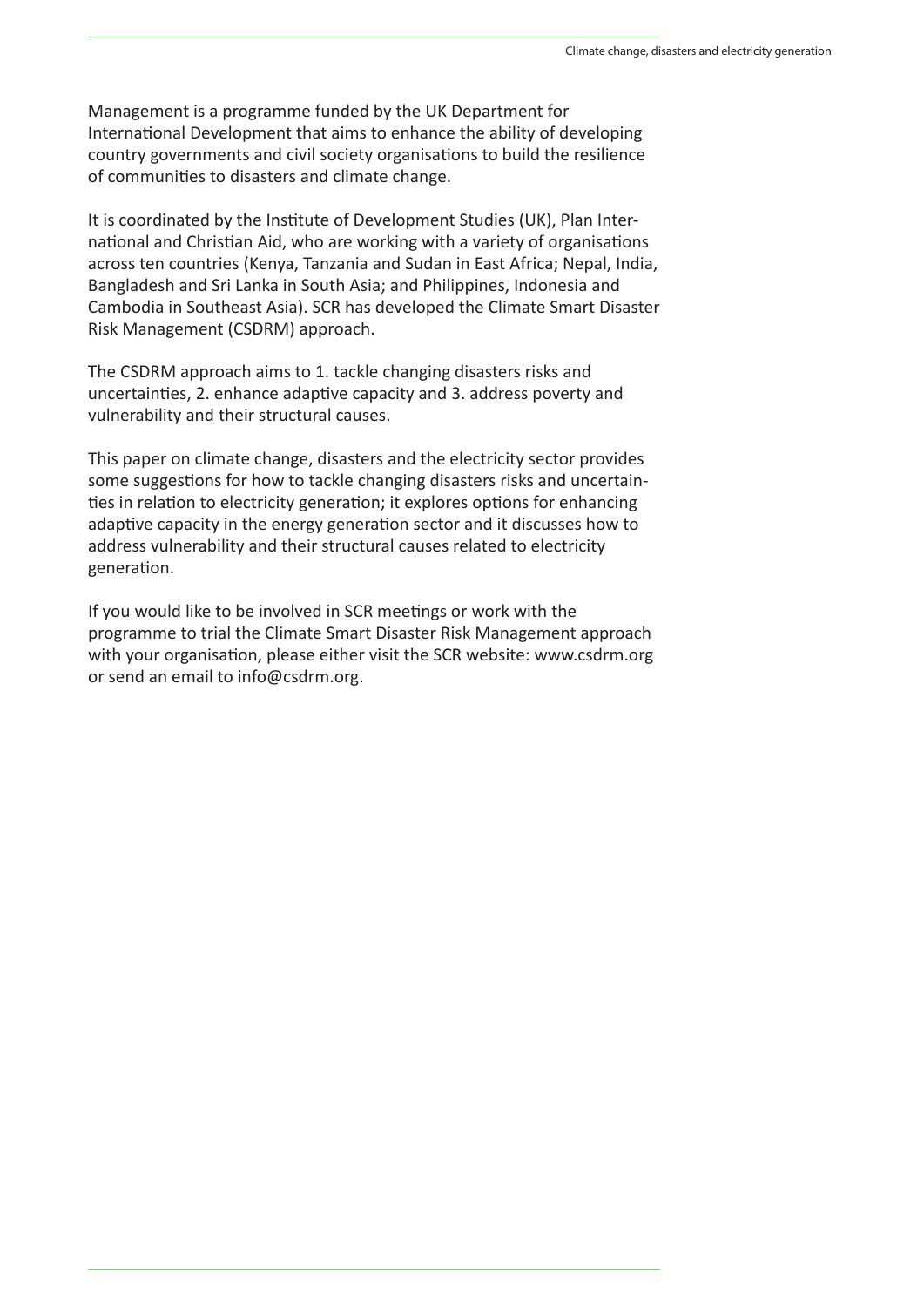## 1. Introduction

Global energy security is a key challenge today, due to high energy use fuelled by rapid economic and population growth, the depletion of fossil fuel resources and political instability in fossil fuel-rich areas (Kowalski and Vilogorac, 2008). This challenge has been reinforced by the recent conflicts in the Middle East in early 2011. Climate change and its impacts on changing disaster risks pose another major challenge to the energy sector and particularly electricity generation which is important for powering development and economic growth.

The Intergovernmental Panel on Climate Change (IPCC) reports that the global mean surface temperature has risen by 0.74°C ± 0.18°C during the last century. This increase has been particularly significant over the last 50 years (IPCC, 2007a). Climate change can exacerbate existing disaster risks and can increase the frequency and severity of some extreme climate events, such as heat waves, heavy precipitation events and storms (IPCC, 2007a). While the social and economic impacts of climate change on disaster risks have recently received some attention, the international research community knows less about the impacts of climate change on disaster risks in specific sectors. The energy sector and electricity generation is such a case in point.

Energy access and a reliable energy supply are directly linked to economic growth and poverty reduction (IEA, 2002). It is often argued that energy access is a prerequisite to achieve the Millennium Development Goals (MDGs) (DFID, 2002; WHO, 2006). Electricity generation plays an important role in providing energy access. As such it is crucial to reduce the vulnerability of the electricity generation sector to climatic changes and changing disaster risks. Climate change brings new challenges and risks to the energy sector and electricity generation. Increasing disaster risks related to floods, storms and droughts can disrupt electricity generation and can damage infrastructure; which can in turn threaten economic activities. This has impacts on many sectors of the economy and on people as they depend on electricity supply for their daily lives. However, considerations of changing disaster risks for energy infrastructure and electricity generation have often been overlooked in energy research, policy and practice. Most research focuses more broadly on the energy sector, rather than on electricity generation.

While there is a growing literature on the impacts of climate change on the energy sector (e.g. IPCC, 2007a; 2007b; 2007c; Brennan et al., 2008; ESMAP, 2011), the changing disaster risk perspective tends to remain underexplored. This is despite the fact that changing disasters risks might threaten energy security and disrupt energy supply, which could have significant socio-economic and political implications.

This paper therefore aims to explore the links between changing disasters risks due to climate change and their impacts on electricity generation.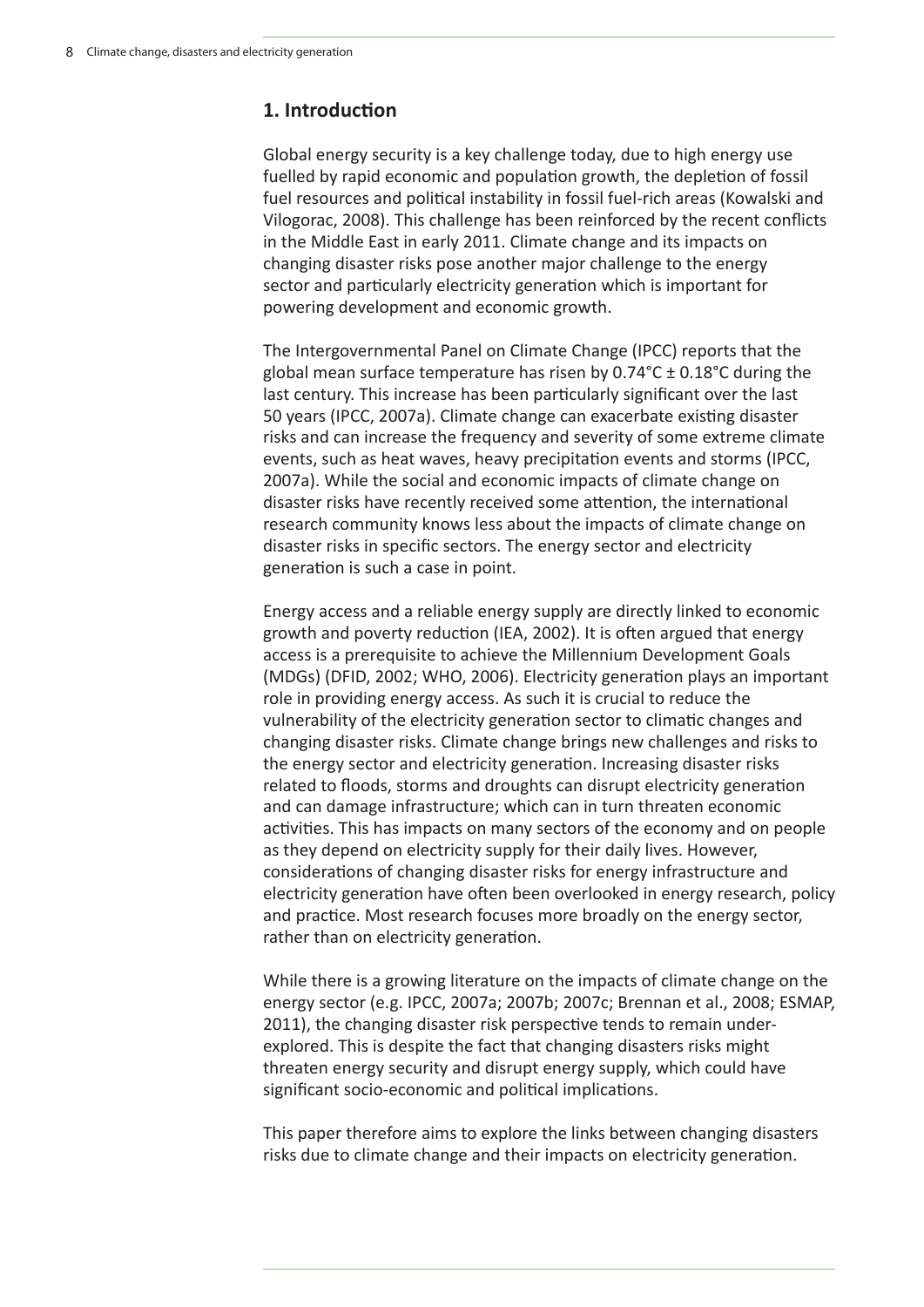Electricity generation is here defined as both small-scale and large-scale modern electricity generation infrastructure, including decentralised and centralised options. We therefore focus explicitly on electricity generation infrastructure for supply and exclude energy demand as well as energy exploration, extraction, transportation, refining, transmission and distribution. The authors acknowledge the high impact disasters such as storms, floods and temperature fluctuations can have on non-electricity generation, energy distribution and transmission systems; however this goes beyond the scope of this paper and needs to be elaborated in more detail in future research and publications.

Earlier research on the impacts of climate change on energy issues has focused on: changes to energy demand; and climate impacts on the energy sector.

1. In terms of changing energy demand, there is comprehensive literature which indicates for example that some of the expected changes are a lower demand for heating, but higher demand for cooling (e.g. Cartalis et al., 2001; Hadley et al.; 2006, Tol, 2002a; Tol, 2002b;).

2. Recent studies such as by ESMAP (2011) and (Brennan et al., 2008) indicate the climatic impact on the energy sector and suggest that adaptation measures are needed.

This paper builds on these earlier findings and assesses them in the light of changing disaster risks. The paper aims to provide some insights of how vulnerable to climate change various electricity generation options are: such as power plants based on fossil fuels, nuclear energy, hydropower, wind energy, solar energy and bioenergy, and how changing disaster risks can be taken into account when it comes to energy policy and planning. The paper thereby addresses issues at the interface of the electricity sector, climate change and disasters and aims to shed some light on a new and emerging research and development agenda.

Section 2 explores the effects of changing climate patterns and changing disaster risks on electricity generation and provides an analysis of what this means for fossil fuel, nuclear and renewable electricity generation. Section 3 explores the impact of changing disasters risks on future energy policy and section 4 concludes the paper.

## **2. The impacts of changing climate patterns and changing disaster risks on energy options and electricity generation infrastructure**

It is understood today that a changing climate can lead to a change in energy consumption patterns. This change in consumption pattern might result in economic and political pressures that require new approaches and new thinking in the energy sector (Dutton in Troccoli, 2010). The request by the UK government in March 2011 to reduce fossil fuel dependency and to invest more substantially in a transition to low carbon energy was a reaction to the rising oil prices linked to the conflict in Libya.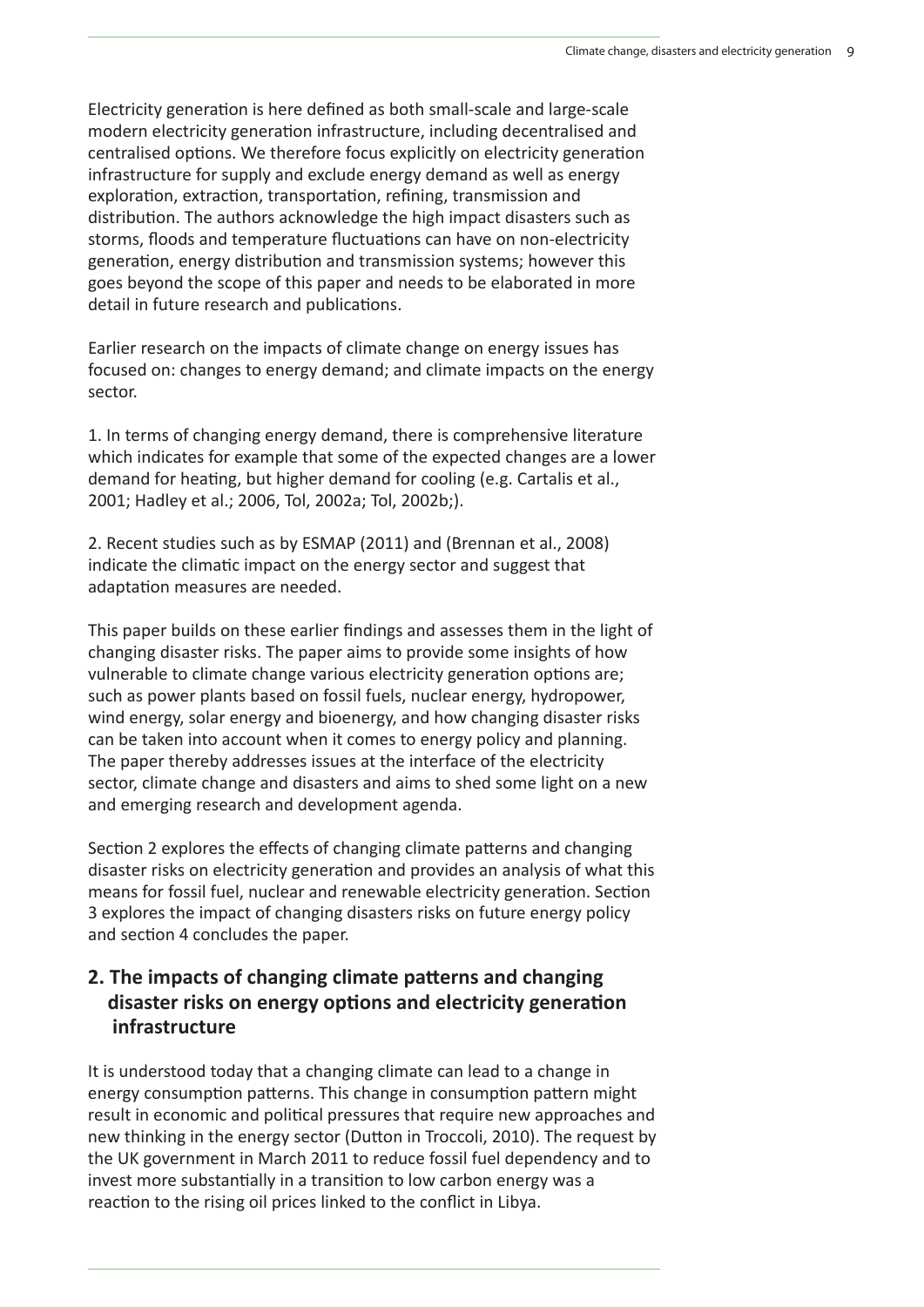It showed that today (some) policy-makers seem to be willing to adopt new approaches and new thinking for the energy sector when faced by the double challenges of peak oil and climate change.

The IPCC reports 'climate change could affect energy production and supply; (a) if extreme weather events become more intense, (b) where regions dependent on water supplies for hydropower and/or thermal power plant cooling face reductions in water supplies, (c) where changed conditions affect facility siting decisions, and (d) where conditions change (positively or negatively) for biomass, wind power or solar energy production' (IPCC, 2007b:367). The United Nations Framework Convention on Climate Change (UNFCCC) suggests that a diversification of energy and electricity generation options is needed as an adaptation strategy to climate change. It advocates for increasing the share of solar, wind and hydropower for electricity generation<sup>1</sup>. The UNFCCC further recommends to invest in technological change and to expand the energy supply links to other regions to increase energy security (UNFCCC, 2010). Following on from the energy security concerns of the UNFCCC, Kowalski and Vilogorac (2008) define energy security as the availability of energy supply at cost-effective prices at adequate times and in adequate quantities to such an extent that the economic and social development of a country can be ensured. The authors therefore refer to energy security in relation to both technical security of supply and quality of supply.

Regarding the climate change debate, it has to be acknowledged that climate impacts tend to be localised and can sometimes be difficult to predict. However there is increasing evidence that the Global South and people in developing countries are already faced with severe climaƟ c changes today, whereas the impacts of climate change are being felt to a lesser extent in the Global North (IPCC, 2007a).

The following section will explore how changing climate patterns and disaster risks affect electricity generation from fossil fuel energy, nuclear energy, hydropower, wind energy, solar energy and bioenergy, and how this poses serious challenges to energy security.

#### 2.1 The relationship between climate change and disaster risks

About 75% of emissions leading to climate change have historically been emitted from developed countries according to the World Resources Institute (WRI, 2005), while the 50 least developed countries caused historically only 1% of the emissions leading to climate change (Global Humanitarian Forum, 2009). Poor people and poor countries are nevertheless the most affected by climate change as they lack the financial, technical, infrastructural and institutional resources to adapt.

1 However the UNFCCC also acknowledges the vulnerability of hydropower to climate changes such as decreased precipitation. The IPCC suggests that climate change can exacerbate disaster risks such as risks associated with droughts, the frequency and severity of tropical cyclones and flooding (IPCC, 2007a). The United Nation's International Strategy for Disaster Reduction ISDR establishes a link between climaterelated hazards and disasters. It reports that between 1988 and 2007 about two - thirds of all disaster events were of climatological nature. These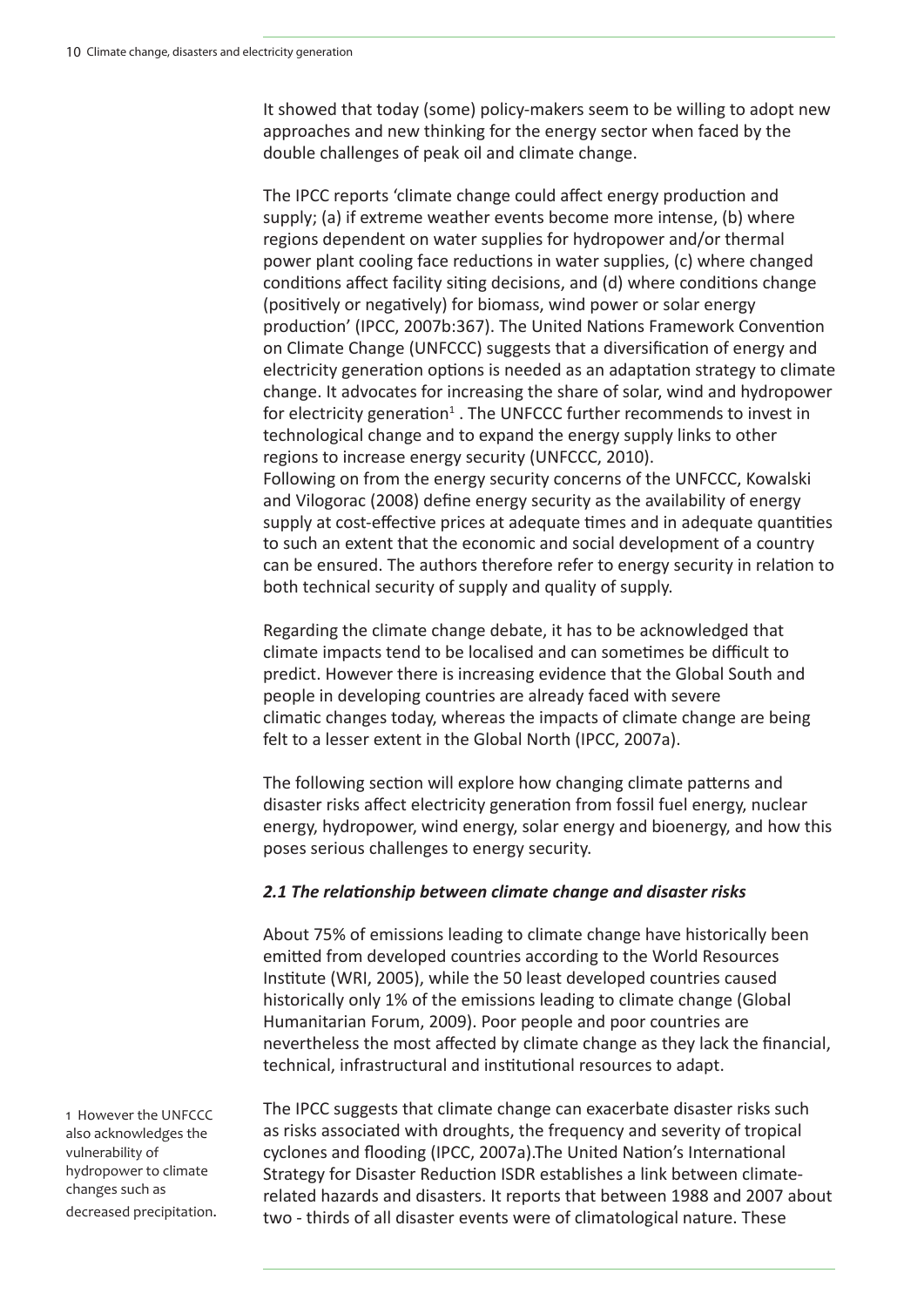climatological disaster events accounted 'for approximately 45% of the deaths and 80% of the economic losses caused by natural hazards' (ISDR, 2008a:2). ISDR reports changes in long-term observed precipitation trends during 1990-2005 with more dry spells in the Sahel and the Southern African region, throughout the Mediterranean and parts of South Asia, increases in heat waves in many world regions and increases in heavy precipitation events. ISDR also reports an observed increase in the frequency and severity of droughts over wide regions since the 1970s, especially in the tropics and subtropics.

It has also observed an increase in tropical cyclones, particularly over the North Atlantic, and coastal erosion due to intensified storms (UNISDR, 2008b). Van Aalst assessed the relationship between climate change and extreme weather events and argues that potential increases in extreme events due to climate change are often exacerbated by increased socioeconomic vulnerability, thereby making the impacts even worse (Van Aalst, 2006). Both climate change and changing disasters risks have an impact on electricity generation, such as on power plants and fuel availability. The following sections will discuss the impact of climate change and changing disasters risks on electricity generation from fossil fuels, nuclear power, hydropower, wind energy, solar energy and biomass.

#### 2.2 The impact of changing climate patterns and changing disaster risks  *on electricity generaƟ on from fossil fuels*

Currently more than 80% of the global primary energy supply comes from fossil fuels, mainly from oil and coal (IEA, 2010). In some countries such as China and India, the electricity sectors account for more than 40% of national greenhouse gas emissions (IEA, 2007). In addition to the electricity sector, energy is used for industries, transport, services, agriculture, households and similar which is also mainly fossil fuel based and contributes to greenhouse gas emissions.

Due to its heavy reliance on fossil fuels, electricity provision is a major contributor to global climate change (IPCC, 2007c). However, fossil fuel-based electricity provision from oil, coal and natural gas does not only significantly contribute to climate change, but there is evidence it might also be vulnerable to the impacts of climate change and changing disaster risks.

Despite evidence of extreme weather events and the link between climate change and disasters, the impacts on electricity generation from oil, natural gas and coal is currently under-researched, particularly in developing countries.

There are four major ways in which climate change and intensified disaster risks can affect the fossil fuel based electricity sector:

First, fossil fuel based power plants are likely to be impacted by changing disaster risks. This can include the increased intensity and frequency of storms, floods, heavy precipitation events and sea-level rise which could damage the fossil fuel power plant infrastructure. Siting has to be carefully conducted to avoid building new power plants in areas which are prone to storm surges, storms, waves and long-term sea-level rise.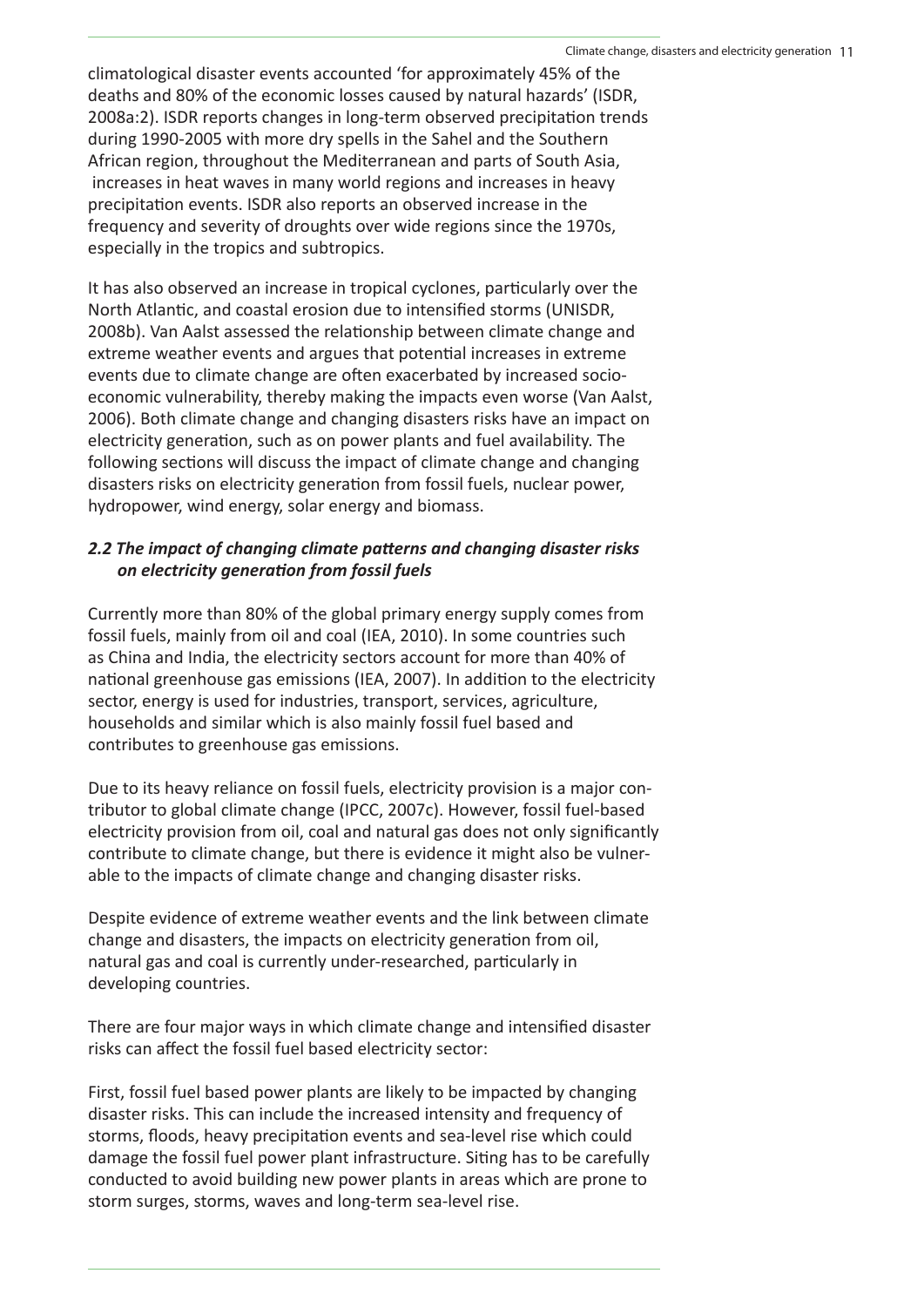This is particularly important for countries with coastal locations and island states.

Second, one of the main risks with climate change is that increased temperatures, lower precipitation levels and an increase in the frequency and severity of droughts is likely to lead to water stress. This affects the output of power plants which need fresh water for cooling purposes. The lack of water is a risk which can potentially lead to a decrease in electric output and can pose a threat to the economy (ESMAP, 2011). This is a generic problem for all thermal power plants dependent on water cooling.

Third, high temperatures reduce the thermal generation efficiency, which in return can decrease the power output (ESMAP, 2011). This is also a generic problem for all thermal power plants.

Fourth, climate change and intensified disaster risks pose a threat to resource availability. Oil and gas exploration are often conducted offshore. Tropical storms, hurricanes, cyclones and floods can pose a series danger. This point will be elaborated in more detail below by using the example of Hurricane Katrina.

Whereas limited research has been done on the impacts of climate change on the fossil fuel power plants and fossil fuel resource availability, one case is relatively well researched, namely the impacts of Hurricane Katrina on US oil rigs in the Gulf of Mexico. It has to be noted here that most of the oil from the Gulf of Mexico is used for petrol production for transport purposes; however a smaller share of the oil is used for electricity generation. About 20 large oil power plants are located in the vicinity of the Gulf of Mexico (EIA, 2010).

Increases in sea level, ocean wave heights and most importantly tropical cyclones can hamper the exploration and extraction process of fossil fuels like oil and gas. The most dramatic impact of a tropical cyclone on fossil fuel infrastructure was Hurricane Katrina which hit the US coast in 2005. According to Demirbilek, it battered 93,000 square miles across 138 parishes and counties and destroyed large parts of the energy infrastructure in the Gulf of Mexico (Demirbilek, 2010). Kaiser et al. (2010) report that the hurricane season 2004-2005 with Hurricanes Ivan, Katrina and Rita led to the highest number of damaged and destroyed fossil fuel structures in the history of Gulf operations. It is estimated that 126 oil and gas platforms were completely destroyed while another 183 were damaged (Kaiser et al., 2010:1). The authors estimate a total loss of about US\$1.3 and US\$4.5 billion due to the damage of the hurricanes. Kaiser (2008) reports that when a hurricane enters the Gulf of Mexico,crews and supply vessels are evacuated, oil production stops and drilling rigs move out of the projected path of the storm. Ports along the coast and rivers are also shut down (Kaiser, 2008).

The Gulf of Mexico alone supplies 25% of the US's domestic oil and gas needs. However the region is very vulnerable to disasters due to its location in the Hurricane Belt (Kaiser, 2008).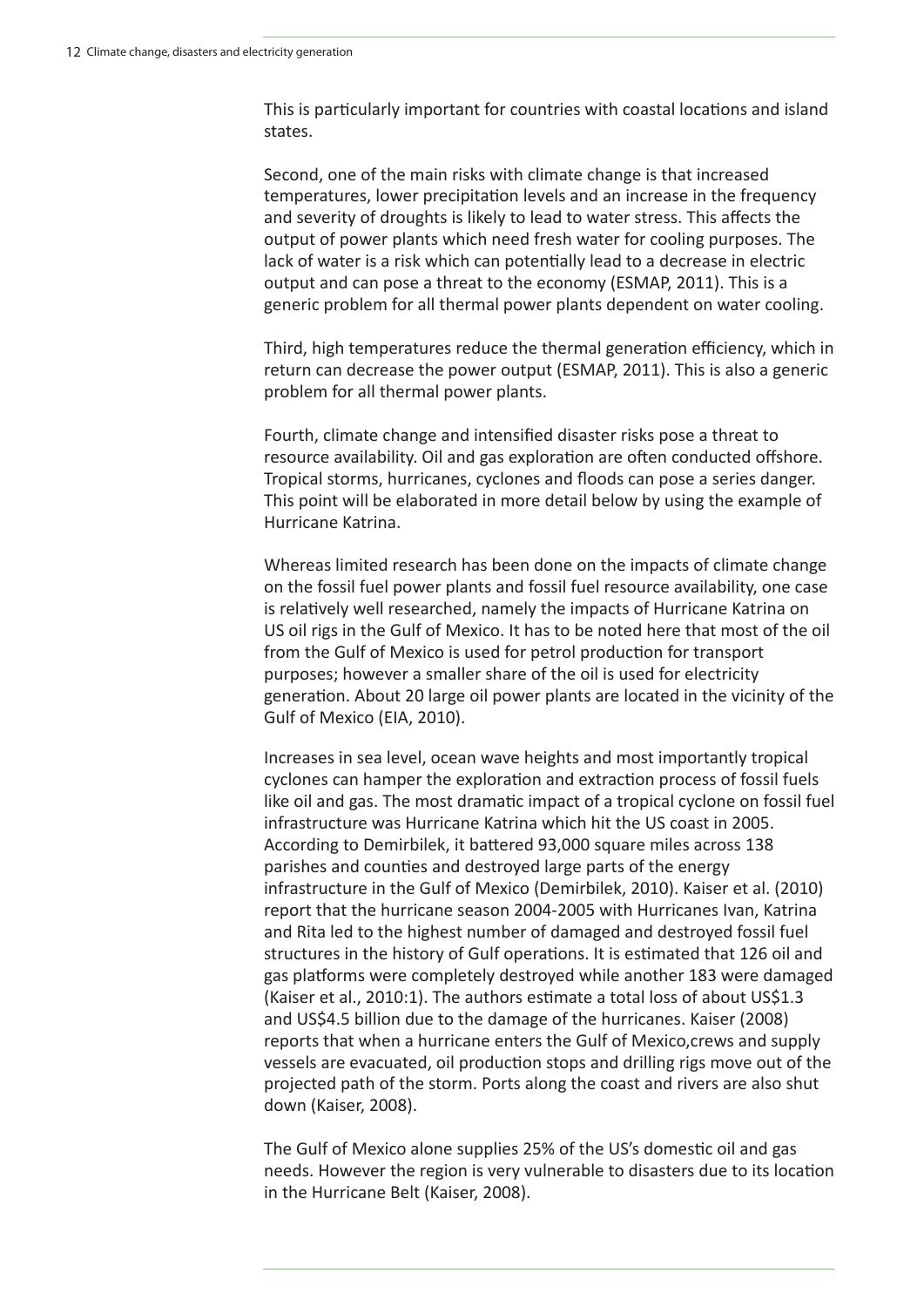Intensified disaster risks might therefore become a challenge to reliable oil based electricity production.

#### Table 1 indicates the effects of climate change and changing disaster risks **on fossil fuel based electricity generation.**

| Change in meteorological<br>variable                      | Impact on fossil fuel plant                                                                           | Impact on electricity<br>generation                                                                                                                                                  |
|-----------------------------------------------------------|-------------------------------------------------------------------------------------------------------|--------------------------------------------------------------------------------------------------------------------------------------------------------------------------------------|
| Temperature increase                                      | Potential impact on water<br>availability for cooling<br>purposes.                                    | Potentially decreased<br>electricity generation due to<br>limited water availability.<br>Increased temperatures<br>decrease the thermal<br>generation efficiency of<br>power plants. |
| Increase in average<br>precipitation                      | None, unless flooding<br>occurs.<br>If flooding occurs risk of<br>damage to power plant<br>equipment. | None if no flooding occurs.<br>If flooding occurs decreased<br>electricity generation.                                                                                               |
| Decrease in average<br>precipitation                      | Decreased availability of<br>water for cooling purposes.                                              | Decreased electricity<br>generation.                                                                                                                                                 |
| Droughts                                                  | Decreased availability of<br>water for cooling purposes.                                              | Decreased electricity<br>generation.                                                                                                                                                 |
| Glacier melting                                           | None, unless flooding<br>occurs. If flooding occurs<br>risk of damage to power<br>plant equipment.    | None if no flooding occurs.<br>If flooding occurs decreased<br>electricity generation.                                                                                               |
| Floods                                                    | Risk to power plant<br>equipment and offshore<br>equipment.                                           | Decreased electricity<br>generation if power plant<br>or offshore equipment is<br>flooded, destroyed or<br>damaged.                                                                  |
| Increased frequency and/or<br>strength of storms/cyclones | Risk to power plant<br>equipment and offshore<br>equipment.                                           | Decreased electricity<br>generation if power plant<br>or offshore equipment is<br>destroyed or damaged.                                                                              |

Table 1: The effects of climate change and changing disaster risks on fossil fuel electricity generation.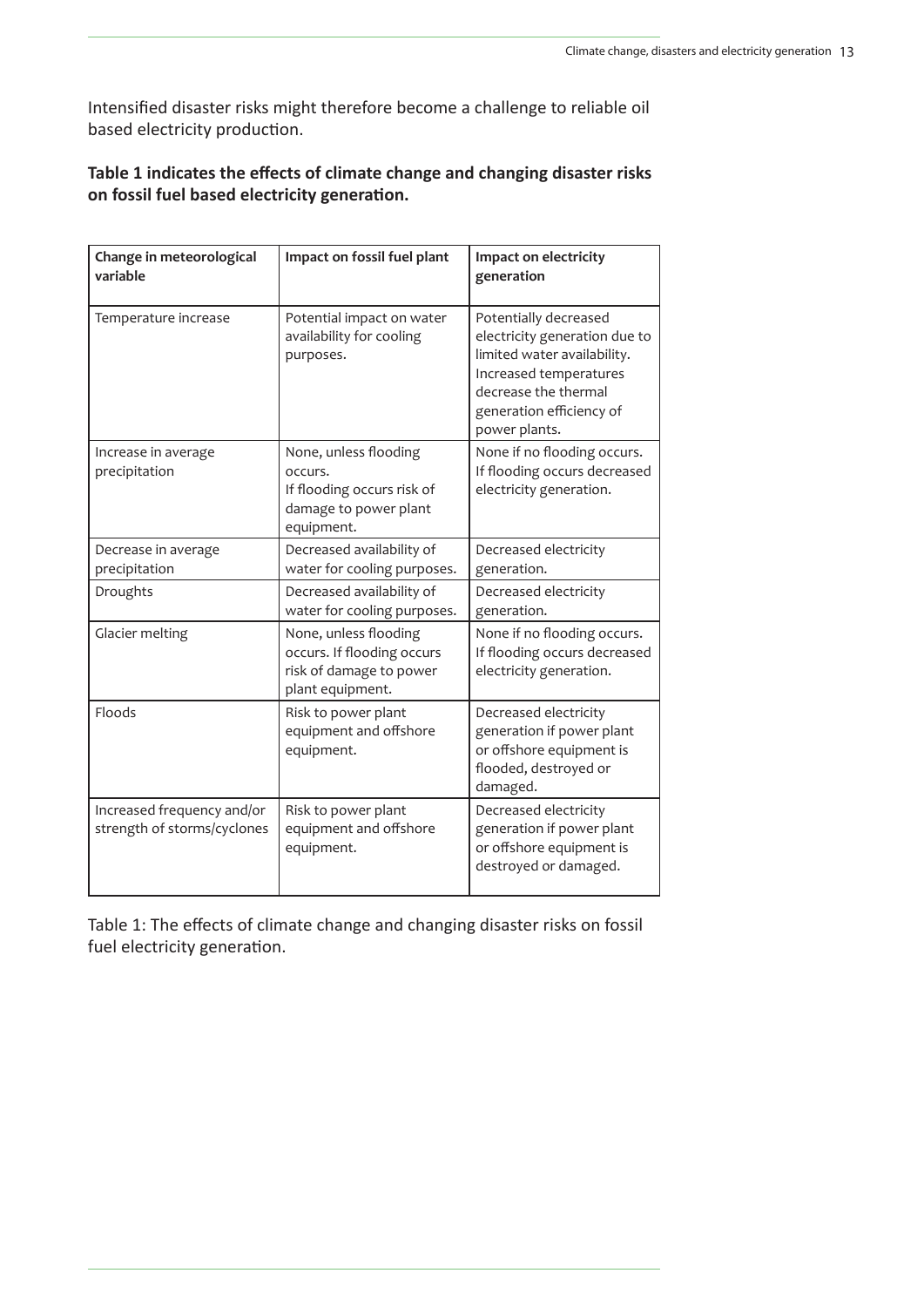#### 2.3 The impact of changing climate patterns and changing disaster risks  *on electricity generaƟ on from nuclear power*

Currently nuclear energy accounts for about 6% of global energy generation. Trends indicate that nuclear energy generation is increasing with more installed capacities and more countries building nuclear power plants (IEA, 2010).

There are two major ways in which climate change and intensified disaster risks can affect the nuclear power sector:

First, nuclear power plants are likely to be impacted by changing disaster risks. The World Energy Council WEC argues changing disaster risks can pose a serious threat to nuclear energy provision. This could be the case for cyclones, hurricanes, typhoons, flooding. This is particularly concerning considering the impacts such extreme weather events could have by damaging nuclear power plants and the risks this poses in relation to nuclear accidents and health and safety (WEC, 2007).

Second, one of the main risks with climate change is that increased temperatures, lower precipitation levels and an increase in the frequency and severity of droughts is likely to lead to water stress. This affects the output of power plants which need fresh water for cooling purposes, as sea water is corrosive. The lack of fresh water is a risk which can potentially lead to a decrease in electric output and can pose a threat to the economy (ESMAP, 2011). This is a generic problem for all thermal power plants dependent on water cooling; however a lack of cooling water can lead to serious consequences in the nuclear power plant and may in extreme cases even risk a nuclear meltdown, as the March 2011 case from Japan has shown.

We will discuss the disaster risk and the cooling issue in more detail below.

First, disasters such as earthquakes, cyclones, hurricanes, typhoons, flooding can have devastating impacts on nuclear power plants. The most striking example is the earthquake scale 9 in Japan in March 2011, which was followed by a large tsunami which flooded parts of the country. Several nuclear power plants were affected by the earthquake and the flooding. As a consequence these nuclear power plants had to be closed down. Six reactors at the Fukushima power plant triggered an atomic alert due to a break down in cooling operations of the reactor, followed by an explosion in three of the reactors and a partial nuclear meltdown. (BBC, 2011a). The nuclear meltdown has devastating health and safety implications, both from a national and global perspective. Thousands of people have been evacuated from the area around the power plant. There are concerns about increases in thyroid cancer, leukaemia and high levels of nuclear radiation found in drinking water, food and sea water.

In April 2011, the Japanese authorities have raised the severity level of the nuclear accident to level 7, which is the same level as the nuclear catastrophe in Chernobyl in 1986(BBC, 2011b).

While this accident was due to an earthquake and a tsunami, climatological disasters such as floods, cyclones, other storms and sea-level rise can also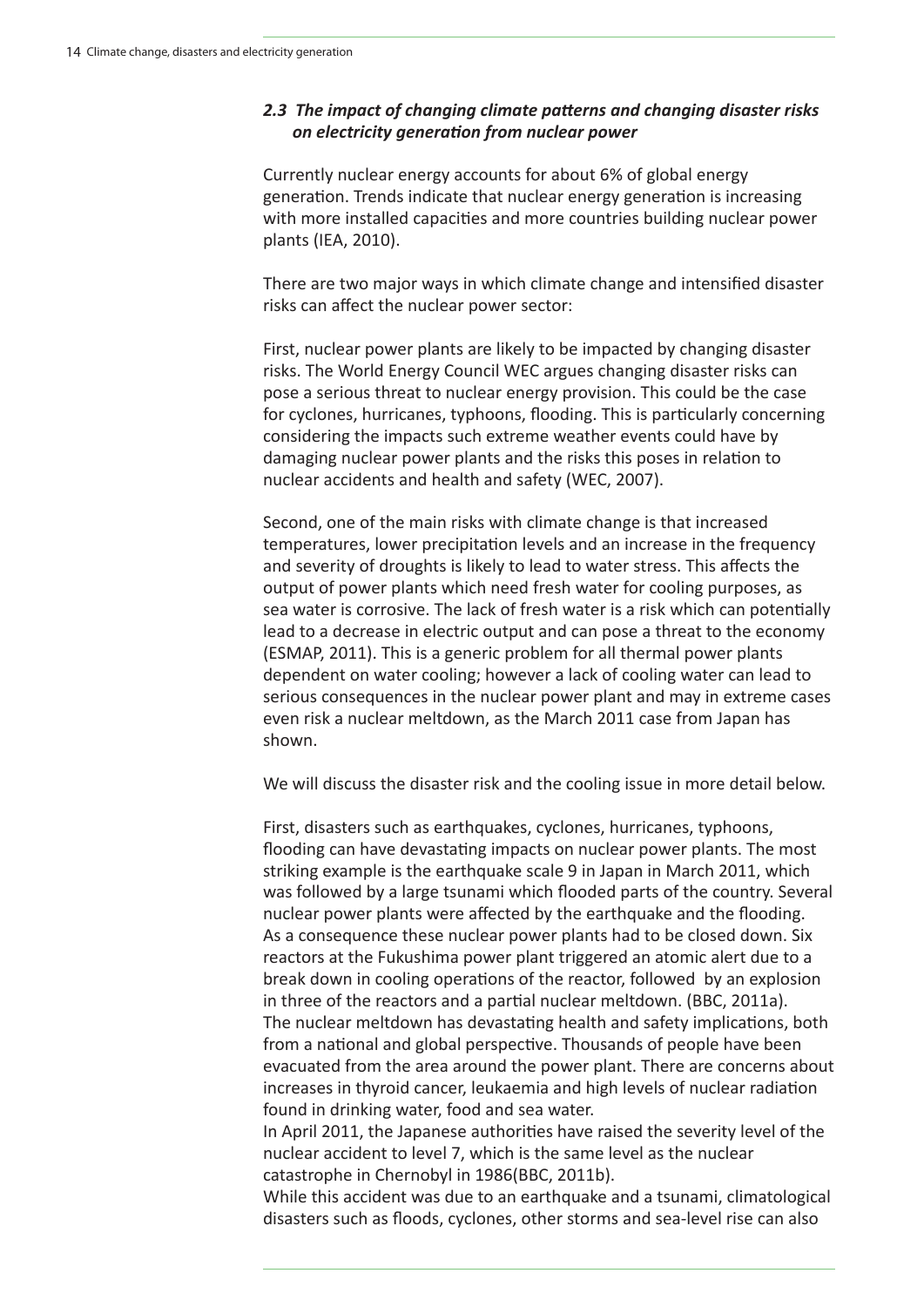pose a serious danger to nuclear power plants. It is therefore advisable that siting procedures for nuclear power plants take into account disaster risks and that nuclear power plants are primarily built in areas with low disaster risks. It is also advisable that nuclear power plants are built more robustly to be able to withstand disasters. Older power plants should be shut down and replaced with newer, more modern and more robust plants. Finally, events such as in Japan need to lead to a rethinking of the social and environmental sustainability of nuclear power plants and whether the associated health and safety risks are worth being taken.

Second, weather extremes such as heat waves, reduced precipitation levels and droughts can have high impacts on nuclear energy infrastructure. This has impacts on electricity output as reactors need to be shut down, but more importantly it poses risks to health and safety. This has been observed during the 2003 and 2006 heat waves in France. 77% of France's electricity comes from nuclear power. The nuclear power supply was severely impacted by low river flow rates and droughts, which severely reduced electricity generation from nuclear plants as the rivers had reached the maximum temperatures for cooling reactors (Salagnac, 2007). During the heat waves, 17 reactors had to limit output or shut down. A similar situation was encountered in 2009, when the French government was forced to import electricity from neighbouring countries, with a shortfall of about 8 GW of nuclear power (Forster and Lilliestam, 2009). Other cases have been reported from Germany which between 1979 and 2007 had to reduce production of nuclear power during 9 summers due to soaring temperatures of water and/or low water flows (Müller et al. 2007). The Unterweser nuclear power plant, which was affected by high temperatures for four consecutive months between June and September 2003, had to reduce its power output by 90%. The Isar nuclear power plant cut production by 60% for 14 days due to excess river temperatures and low stream flow in the river Isar in 2006 (Forster and Lilliestam, 2009). Similar events happened in the Netherlands and other European countries in the same hot summer, which threatened the stability of the national and regional electricity supply.

Lack of availability of freshwater for power generation can in such cases become an issue of national and regional energy security concern with increased adverse effects of climate change. Nuclear and many other thermal power plants are highly dependent on water for cooling. While most of the water is not used by the power plant, the withdrawn water is discharged at higher temperatures into a water body which may already have increased temperature due to climate change. This puts additional pressure on the aquatic environment such as on fish and on those people dependent on fish for their livelihoods, particularly poor people in developing countries.

There is very little research about similar climatic impacts and changing disaster risks on nuclear power plants in developing countries. However the issue is of growing importance. Many middle income countries such as China, India, South Africa, Mexico, Brazil, Korea and Taiwan depend increasingly on nuclear power supply (IEA, 2010).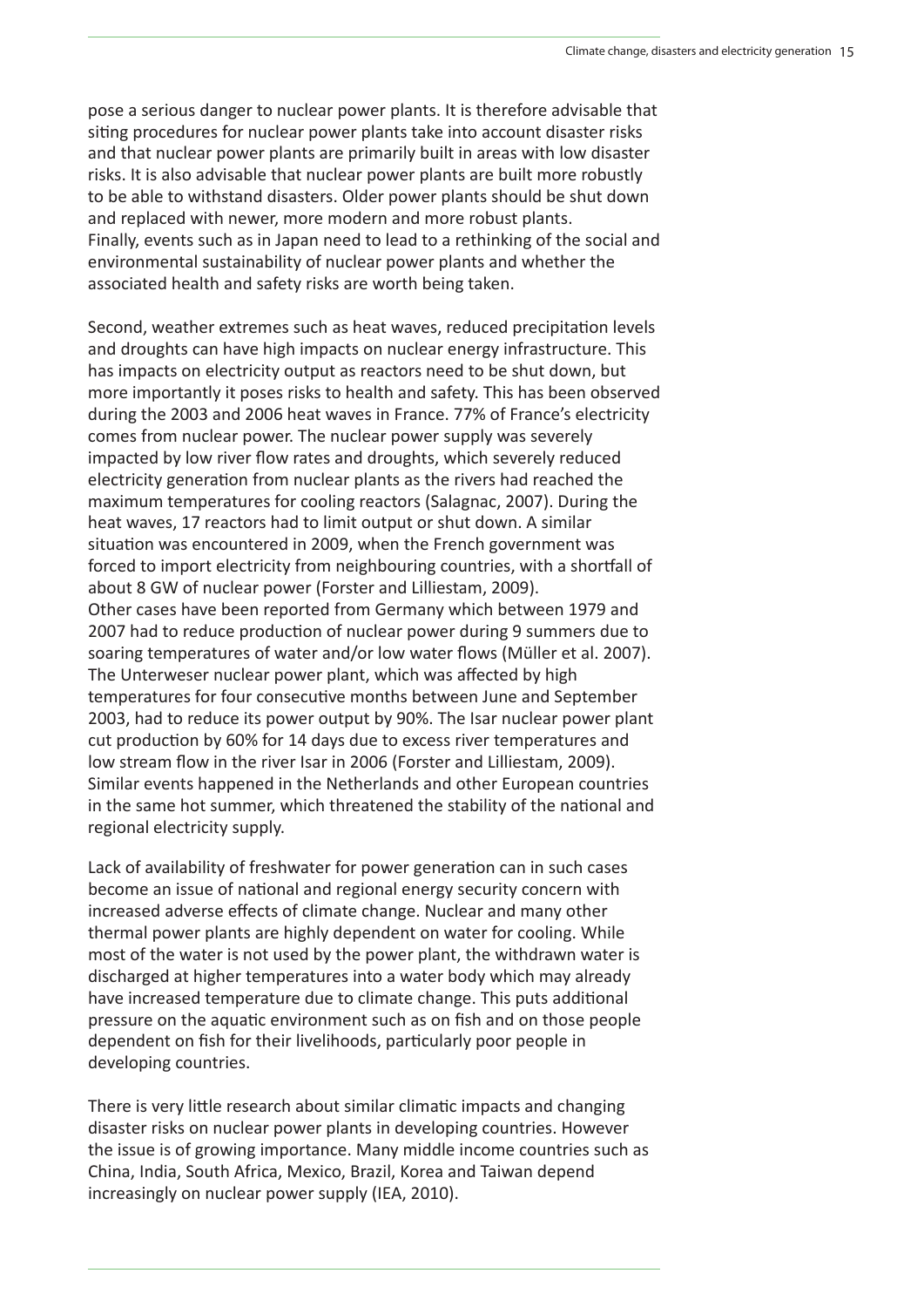The World Nuclear Association (2008) reports that China currently has 11 nuclear reactors in commercial operation, 6 under construction and there are plans for a six-fold increase of nuclear capacity by 2020. By 2020 a total nuclear capacity of 50 GWe is planned to be achieved followed by another three- to four-fold increase to 120-160 GWe by 2030.

In 2008, nuclear power made up 2% of China's total electricity. Although this does not seem much, the country has seen a significant increase in nuclear power expansion since the 1990s and the yearly nuclear output in 2008 was 6,8394 GWh (IEA, 2010).

The situation is similar in India, South Africa, Mexico and Brazil which have increased their nuclear power capacity from 0% among the total electricity generation in 1980 to 2% in India, 3% in Brazil, 4% in Mexico and 5% in South Africa in 2008. In comparison, in Korea and Taiwan electricity comes to 34% and 17% from nuclear power, respectively. In both countries

| Change in meteorological<br>variable                      | Impact on nuclear plant                                                                                                                                    | Impact on electricity<br>generation                                                        |
|-----------------------------------------------------------|------------------------------------------------------------------------------------------------------------------------------------------------------------|--------------------------------------------------------------------------------------------|
| Temperature increase                                      | Potential impact on water<br>availability for cooling<br>purposes.                                                                                         | Potentially decreased<br>electricity generation due to<br>limited water availability.      |
| Increase in average<br>precipitation                      | None, unless flooding<br>occurs. If flooding occurs<br>risk of damage to power<br>plant equipment, potential<br>health and safety<br>implications.         | None if no flooding occurs.<br>If flooding occurs decreased<br>electricity generation.     |
| Decrease in average<br>precipitation                      | Decreased availability of<br>water for cooling purposes.                                                                                                   | Decreased electricity<br>generation.                                                       |
| Droughts                                                  | Decreased availability of<br>water for cooling purposes.                                                                                                   | Decreased electricity<br>generation.                                                       |
| <b>Glacier melting</b>                                    | None, unless flooding<br>occurs. If flooding occurs<br>risk of damage to power<br>plant equipment, potential<br>serious health and safety<br>implications. | None if no flooding occurs.<br>If flooding occurs decreased<br>electricity generation.     |
| Floods                                                    | Risk to power plant<br>equipment, potential health<br>and safety implications.                                                                             | Decreased electricity<br>generation if power plant is<br>flooded, destroyed or<br>damaged. |
| Increased frequency and/or<br>strength of storms/cyclones | Risk to power plant<br>equipment, potential health<br>and safety implications.                                                                             | Decreased electricity<br>generation if power plant is<br>destroyed or damaged.             |

Table 2 indicates the effects of climate change and changing disaster risks **on nuclear electricity generation.** 

Table 2: The effects of climate change and changing disaster risks on fossil fuel electricity generation.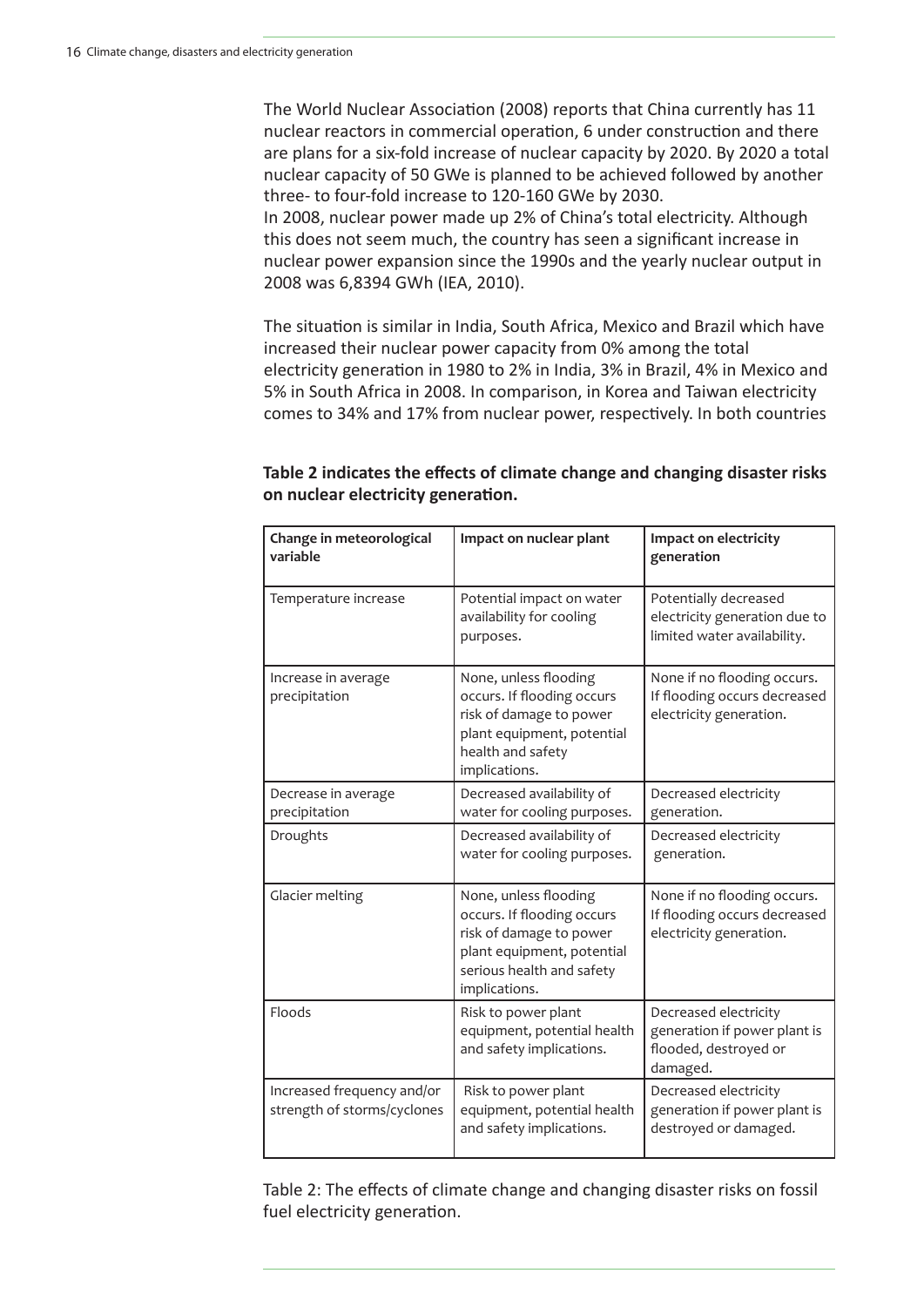in 1980 less than 10% of the electricity came from nuclear power (IEA, 2010). Increasing temperatures, heat waves, droughts, low river levels and water scarcity can have a high impact on these countries and can threaten energy security and a stable energy supply in case of heavy dependency on nuclear power and other thermal power plants.

#### *2.4 The impact of changing climate paƩ erns and changing disaster risks on electricity generaƟ on from renewable energy*

#### *2.4.1 Hydropower*

Hydropower is the most commonly used renewable energy source today (IEA, 2010). The World Energy Council estimates that there is a global potential of more than 41,202 TWh/year (4,703 GW) of hydropower with a technically exploitable potential of more than 16,494 TWh/year (1,883 GW) (WEC, 2007). At the end of 2005, globally 778 GW were installed and another 124 GW were under construction (WEC, 2007). Both large hydropower and small hydropower play a role in the energy provision of many developing countries and some developed countries (e.g. Norway, Sweden). Large hydropower plants usually have a capacity of more than 10MW and are linked to dams and reservoirs whereas small hydropower plants have lower capacities and are built around river run-offs with low environmental impact. China, India and Brazil have all major dam developments. Chinese dam builders are also actively engaged in large dam-building in Southeast Asia, Africa and Latin America as developers, contractors and investors (Bosshard, 2010). In China, widespread rural electrification has been achieved due to the expansion of hydropower as a means of boosting agricultural productivity and providing electricity.

There are two major ways in which climate change and intensified disaster risks can affect the hydropower sector:

First, hydropower plants are highly vulnerable to water stress, drought, decreased precipitation and higher temperatures. This can lead to water discharge, which results in reduced electricity production.

Second, hydropower plants could be impacted by changing disaster risks. This can include the increased intensity and frequency of storms, floods and heavy precipitation events.

Both points are elaborated in more detail below.

Hydropower is highly vulnerable to climate change and changing disaster risks. Changes in river flow, evaporation and dam safety are the main drivers through which climate change impacts hydrological processes (Mideksa and Kallbekken, 2010). The potential to generate electricity correlates strongly with the changes in water discharge. Although increased precipitation and river flow eventually boosts energy production, excess flow may impact negatively. Under normal circumstances in dam operation, the opening of flood-gates and turbine shut-down help fend off negative impacts of flooding.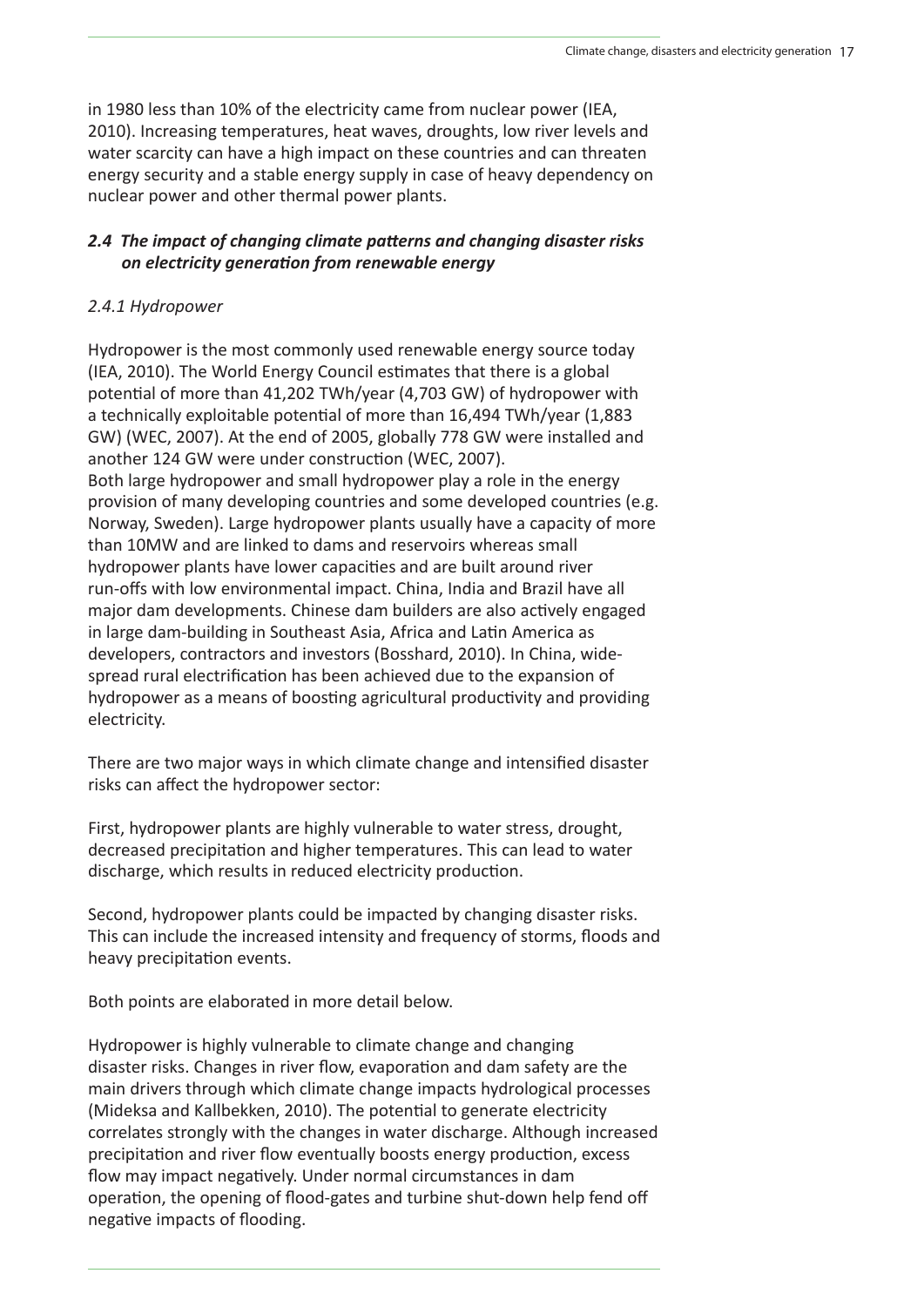Due to their robust structures, large hydropower plants are less prone to flood impacts or strong storm surges and cyclones (Michaelowa et al. in Troccoli, 2010).

Yet, the future impacts of climate change, like lowering of reservoir capacity associated with lower snow melt and lower river flow have not been considered while designing most hydropower plants.

Studies from the Colorado River in the US suggest that modest climatic changes, such as an increase in temperature in 2 degree Celsius and a 10% decline in precipitation, might reduce river run-off by up to 40%. This in turn might have impacts for hydroelectric generation (Kiparsky and Gleick, 2003).

For Europe, the regions most prone to a decrease in developed hydropower potenƟ al are Portugal and Spain in southwest Europe, and Ukraine, Bulgaria and Turkey in the southeast, with potential decreases of 20–50% and more. This is likely to impact negatively on overall electricity production in these countries (Lehner et al., 2005). In addition, it is currently not well explored what happens to large hydropower plants in extreme weather events such as cyclones.

Small hydropower might be even more significantly impacted by climate change and changing disaster risks due to their dependency on small rivers which are prone to seasonality and can dry up quickly with higher temperatures, increased droughts and decreased water flows. Cyclones, storms, floods and landslides can also seriously damage small hydropower equipment. This can have a high impact on electricity provision, primarily for the rural areas, and agricultural productivity. People in rural areas are the most vulnerable to the impacts of these climatic changes on the energy sector. This is particularly the case for several developing countries, like Ghana, Ethiopia and Brazil, which depend on more than 75% of hydropower for their electricity provision (IEA, 2010).

A recent study from Brazil shows the country's hydropower sector is vulnerable to climate change impacts. 83% of Brazil's electricity comes from hydropower. Due to increasing temperatures, lower water flow and alterations in the rainfall regime, total energy production in Brazil could be reduced by 7% annually by the end of the century (Pereira de Lucena et al., 2009). This could have an effect on the capacity of Brazil to generate electricity and to power economic processes, particularly during peak times. Another example indicates that the Ethiopian capital Addis Ababa was reported to have been without any power for months in 2009 due to water shortages at the country's large hydropower dams. In Ghana, droughts pose a serious risk to energy provision as not enough water is available to generate electricity from hydropower. This makes the power sector very unreliable as concerns are raised that 'climate change threatens Ghana's economic future' (Annansi Chronicles 2007:1). Interestingly many Ghanaians seem to prefer solar power over grid-based power as it is more reliable and cheaper (Ashden Awards, 2007).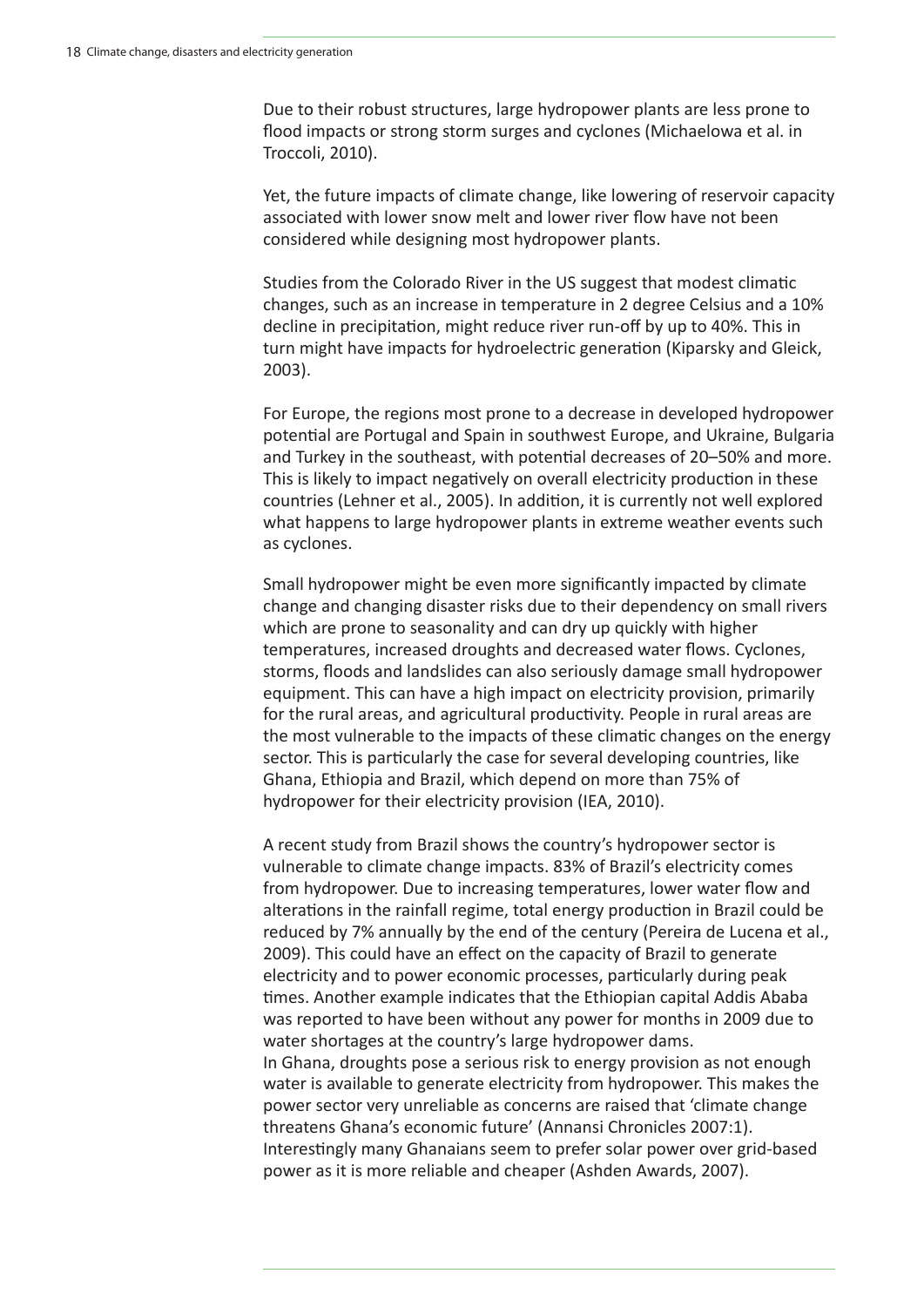| Change in meteorological<br>variable                      | Impact on hydropower<br>plant/resources                                        | Impact on electricity<br>generation                                                                   |
|-----------------------------------------------------------|--------------------------------------------------------------------------------|-------------------------------------------------------------------------------------------------------|
| Temperature increase                                      | Increased evaporation,<br>reduced river run-off and<br>lower water levels.     | Decreased electricity<br>generation.                                                                  |
| Increase in average<br>precipitation                      | Increased river run-off and<br>higher water levels.                            | Increased electricity<br>generation.                                                                  |
| Decrease in average<br>precipitation                      | Reduced river run-off and<br>lower water levels.                               | Decreased electricity<br>generation.                                                                  |
| Droughts                                                  | Reduced river run-off and<br>lower water levels.                               | Decreased electricity<br>generation.                                                                  |
| Glacier melting                                           | Increased river run-off and<br>higher water levels.                            | Increased electricity<br>generation                                                                   |
| Floods                                                    | Increased river run-off and<br>higher water levels. Flood<br>gates are opened. | Increased electricity<br>generation.                                                                  |
| Increased frequency and/or<br>strength of storms/cyclones | Risk to power plant<br>equipment, reservoir and<br>dam.                        | Decreased electricity<br>generation if power plant,<br>reservoir or dam is de-<br>stroyed or damaged. |

#### Table 3 shows the effects of climate change and changing disaster risks on **hydropower generation.**

Table 3: The effects of climate change and changing disaster risks on hydropower generation.

#### *2.4.2 Wind Energy*

Wind energy is the second most commonly used source of renewable energy, after hydropower according to the IEA (IEA, 2010). Micro-wind systems are sometimes the only cost-effective and technically-feasible opportunity to bring electricity to poor communities that live far away from the central grid. Many Non-Governmental Organisations (NGOs) like Practical Action, Oxfam and Renewable World support small-scale wind energy projects in developing countries. Many of these projects are community-based, which can enable a sharing of the benefits among the community and can increase the ownership of and responsibility for local energy provision (Urban et al., 2010; Urban and Sumner, 2009).

There are two major ways in which climate change and intensified disaster risks can affect the wind power sector:

First, wind power generation depends on wind availability. Climatic changes which affect wind speeds and other factors such as air density can have either positive or negative effects on wind power generation.

Second, wind turbines plants could be impacted by changing disaster risks such as storms, floods, sea level rise (particularly offshore turbines).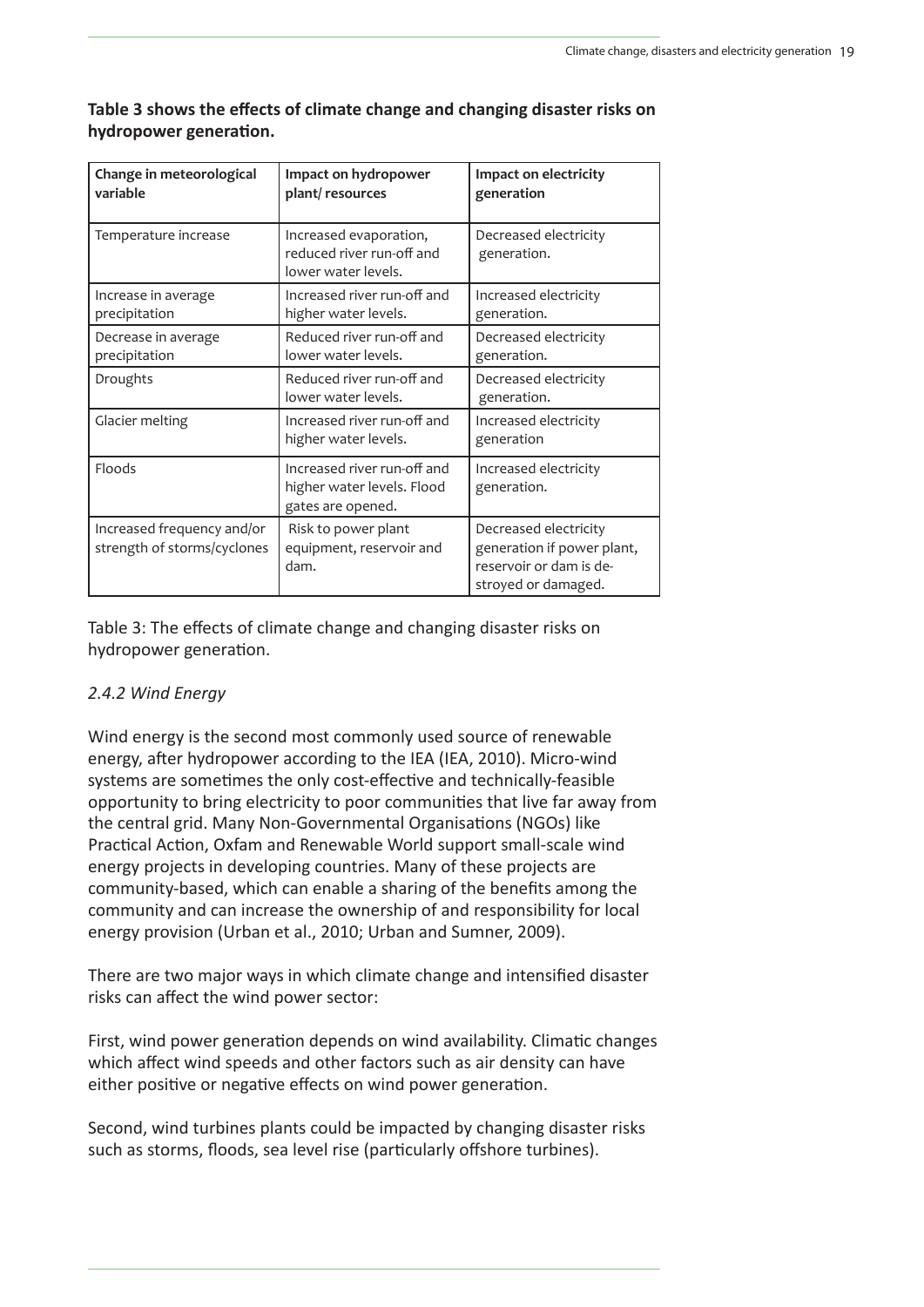Both points are elaborated in more detail below.

Wind energy systems are susceptible to climatic variations. The level of electricity generation depends on wind speeds. Changes in wind pattern due to climate change are very regional and differ significantly from one region to another. Studies suggest changes in global wind speeds could affect Europe and North America minimally, however it could significantly affect South America as wind speeds may increase by up to 15% by 2100. This could result in a new potential for power generation in South America (Pryor, and Barthelmie, 2010; Segal et al., 2001).

A significant increase in wind speeds can have both positive (1) and negative (2) effects: (1a) with increasing wind speeds areas which had low wind speeds before can be utilised for generating low carbon electricity from wind turbines, (1b) higher wind speeds will increase the electric outputs of the wind turbines, (2) too high wind speeds can lead to the shutdown of wind turbines or even their destruction. Most wind turbines shut down at about 70-90 km/hour. However a study from Brazil suggests the wind power sector might not be negatively impacted by climate change, but could in contrary benefit from it due to higher wind speeds. The authors suggest diversifying the energy mix by investing increasingly into wind energy as a pathway towards a low carbon economy (Pereira de Lucena et al, 2010).

Pryor and Barthelmie (2010) summarise a range of climatic changes that can affect wind energy generation such as changes in air density, land cover / sea ice cover changes, icing, changes in sea levels, sea salinity content and wave heights. Many wind turbines are found in coastal regions and increasingly offshore. Altering sea-levels and salinity content may have implications on offshore and near-shore wind turbines, with flooding or corrosion of turbines becoming frequent.

Another aspect of importance to the foundation of offshore wind turbines is the wave heights, which is significantly dependent on wind speeds. According to a study of the northeast Atlantic, an increase of 5 to 8% of wave height is projected by the end of the 21st century, which raises questions about the appropriateness of certain offshore energy sites, in the light of current climatic changes (Pryor and Barthelmie, 2010). Changing disaster risks such as the exposure to more frequent and more severe storms and flooding can pose a serious challenge to offshore and near-shore wind turbines. Concerns about wave changes, salinity changes and sea level changes are also important for wave power generation<sup>2</sup>. Harrison and Wallace (2005) indicate how the impacts of climate change can change disaster risks for offshore wind energy: changes in the climatic conditions for wind and waves affect offshore wind and wave power, leading to reduced power generation with lower wind speeds and less waves, while risking damages to equipment with higher wind speeds and more waves. (Harrison and Wallace, 2005). Taking the case of the North-East Atlantic, climatic variations since the 1980s have led to an increase in wave heights (Bacon and Carter, 1993). In Europe offshore wind speeds have increased by 15-20% over the past 40 years. Higher winds and higher wave heights may threaten device survival for offshore wind technology (and marine energy technology such as wave and tidal).

2 Wave power generation is not discussed in detail here as it goes beyond the scope of the paper. Only commercially available renewable energy technologies have not been assessed in this paper.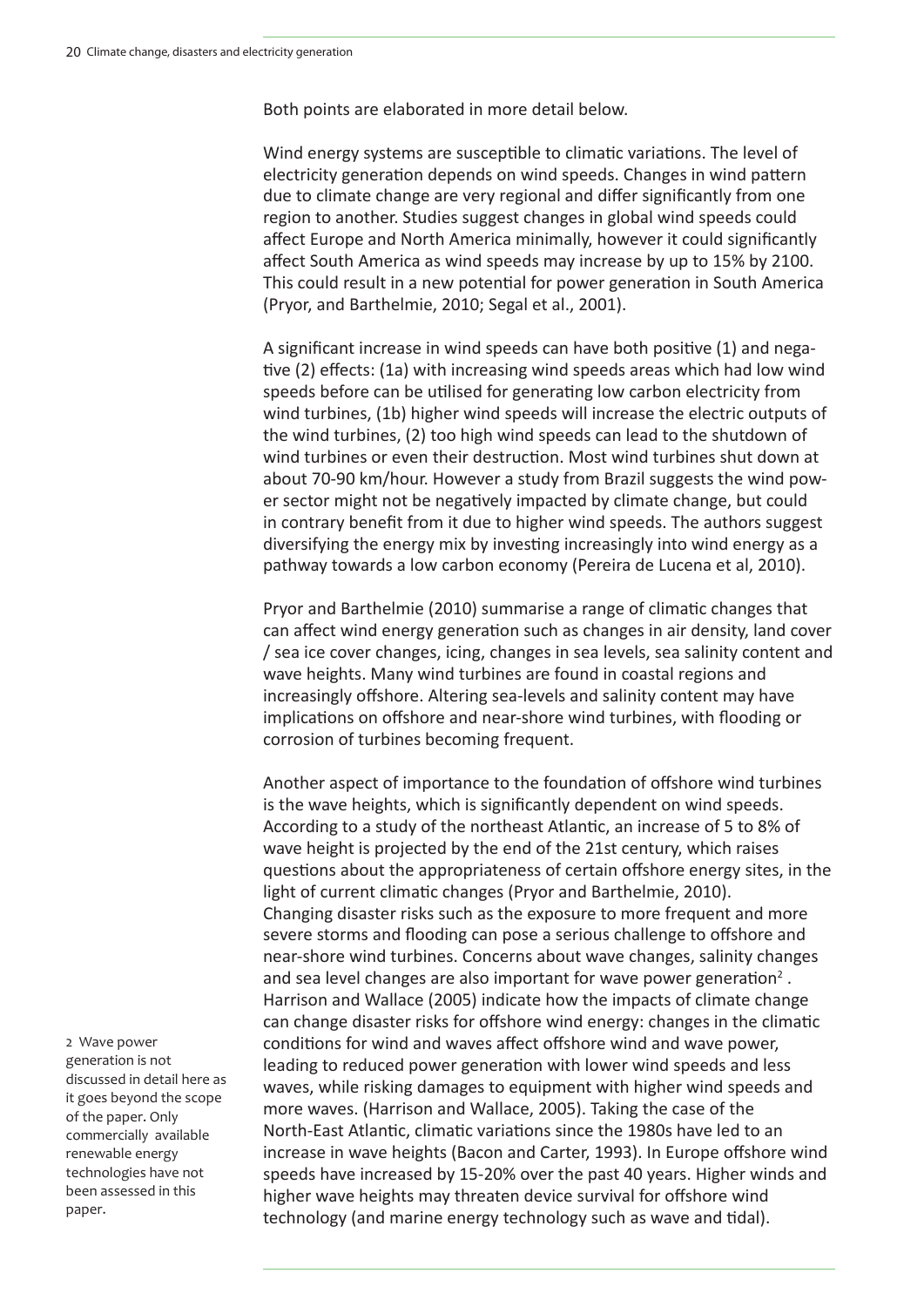Additionally, a projected increase in sea-levels, estimated to be about 36 cm by 2080 in Europe, might have adverse consequences on deep waters devices (Harrison and Wallace, 2005).

Quantification of changes projected due to climate change, particularly wind speeds, could better inform plans to develop wind power sources globally. To adapt to changing wind speeds and changing disaster risks, turbines that are able to operate at and can physically withstand high wind speeds and storms are advisable. Long-term insurance schemes for power yields and damage from storms should be promoted (Breslow and Sailor, 2002).

#### Table 4 shows the effects of climate change and changing disaster risks on **wind energy generation.**

| Change in meteorological<br>variable                      | Impact on wind energy<br>plant/resources                                               | Impact on electricity<br>generation                                                    |
|-----------------------------------------------------------|----------------------------------------------------------------------------------------|----------------------------------------------------------------------------------------|
| Temperature increase                                      | Indirect impact on air<br>density and wind patterns                                    | Either increased or<br>decreased electricity<br>generation possible                    |
| Increase in average<br>precipitation                      | None                                                                                   | None                                                                                   |
| Decrease in average<br>precipitation                      | None                                                                                   | None                                                                                   |
| Droughts                                                  | None                                                                                   | None                                                                                   |
| Glacier melting                                           | None, unless flooding<br>occurs. If flooding occurs<br>risk of damage to<br>equipment  | None if no flooding occurs.<br>If flooding occurs decreased<br>electricity generation  |
| Floods                                                    | None, unless flooding<br>occurs. If flooding occurs<br>risk of damage to<br>equipment. | None if no flooding occurs.<br>If flooding occurs decreased<br>electricity generation. |
| Increased frequency and/or<br>strength of storms/cyclones | Risk to equipment.                                                                     | Decreased electricity<br>generation if wind turbine is<br>destroyed or damaged.        |
| Increased wind speeds                                     | Better wind conditions.                                                                | Increased electricity<br>generations, unless a storm<br>occurs (see above)             |
| Decreased wind speeds                                     | Worse wind conditions.                                                                 | Decreased electricity<br>generation.                                                   |
| Changes in wind patterns                                  | Changes in air density, wind<br>directions, wind variability.                          | Either increased or<br>decreased electricity<br>generation possible                    |

Table 4: The effects of climate change and changing disaster risks on wind energy generation.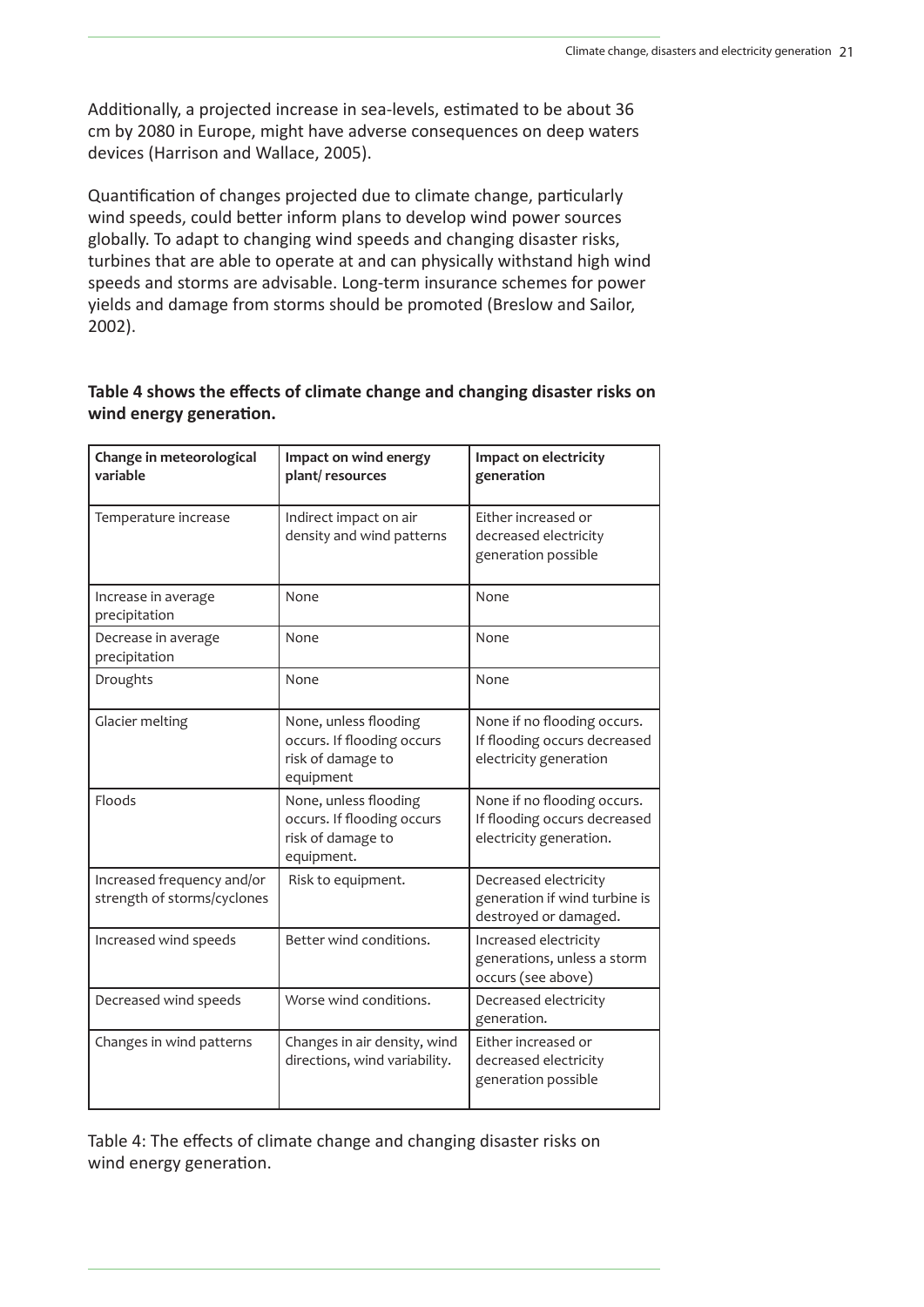#### *2.4.3 Bioenergy*

Bioenergy is an important source of energy, which can be used for electricity generation, transport, cooking and heating. Bioenergy also plays a large role in many countries in Sub-Saharan Africa, as well as in Asia and Latin America, particularly in the rural areas (IEA, 2010). For this paper we focus solely on bioenergy for electricity generation. Globally bioenergy for electricity generation has reached an installed capacity of 35GW. The US alone has 500 biomass-powered power plants with an installed capacity of 7GW (IEA, 2010).

Electricity generation from bioenergy draws on a large variety of different sources, including forest by-products such as wood residues, which are the most common source of biomass based electricity in the US; agricultural residues such as sugar cane waste in Mauritius and rice husks in Southeast Asia; and animal husbandry residues such as poultry litter in the UK. One of the main advantages of biomass based electricity is that the fuel is often a residue, by-product or waste product of other processes such as forestry, agriculture or animal farming. This has the benefit that it does not create a competition between land for food and land for fuel. Nevertheless this cannot always be

guaranteed.

Climate change and changing disaster risks are likely to affect biomassbased electricity generation in four main ways.

First, climatic changes can affect the cultivation regimes for biomass. Higher temperatures and higher CO2 levels can affect crop yields both positively and negatively. Climatic changes can increase the prevalence of and the variety of pests, they can increase the pressure on water demand, the risk of fires, and could lead to changes in biodiversity and agro-ecological zones (ESMAP, 2011). Some studies highlight the potentially negative impact of climate change on bioenergy-producing areas which are already vulnerable from a socio-economic perspective, such as in Brazil. Poor biomass-growing farmers might be most affected by climatic changes (Pereira de Lucena et al., 2009). Nevertheless, the results of many bioenergy studies are highly regional, highly variable depending on crop varieties and there is uncertainty in the climate projections (e.g. Pereira de Lucena et al., 2009; IPCC, 2007a). These climatic changes are likely to affect biomass sources from the agricultural and forestry sector, not from waste or animal farming.

Second, the changing disaster risk associated with climate change poses challenges to the bioenergy sector. Changes in the intensity and frequency are likely to increase the risk of tropical storms, cyclones, floods and other extreme weather events (IPCC, 2007a). This can harm biomass-based electricity generation and poses a danger to power plant equipment and electricity generation.

Third, cooling water operations for biomass-based power plants are likely to be affected by increased temperatures. Water stress and droughts might intensify these problems (ESMAP, 2011). This is a generic problem for all thermal power plants depending on water cooling.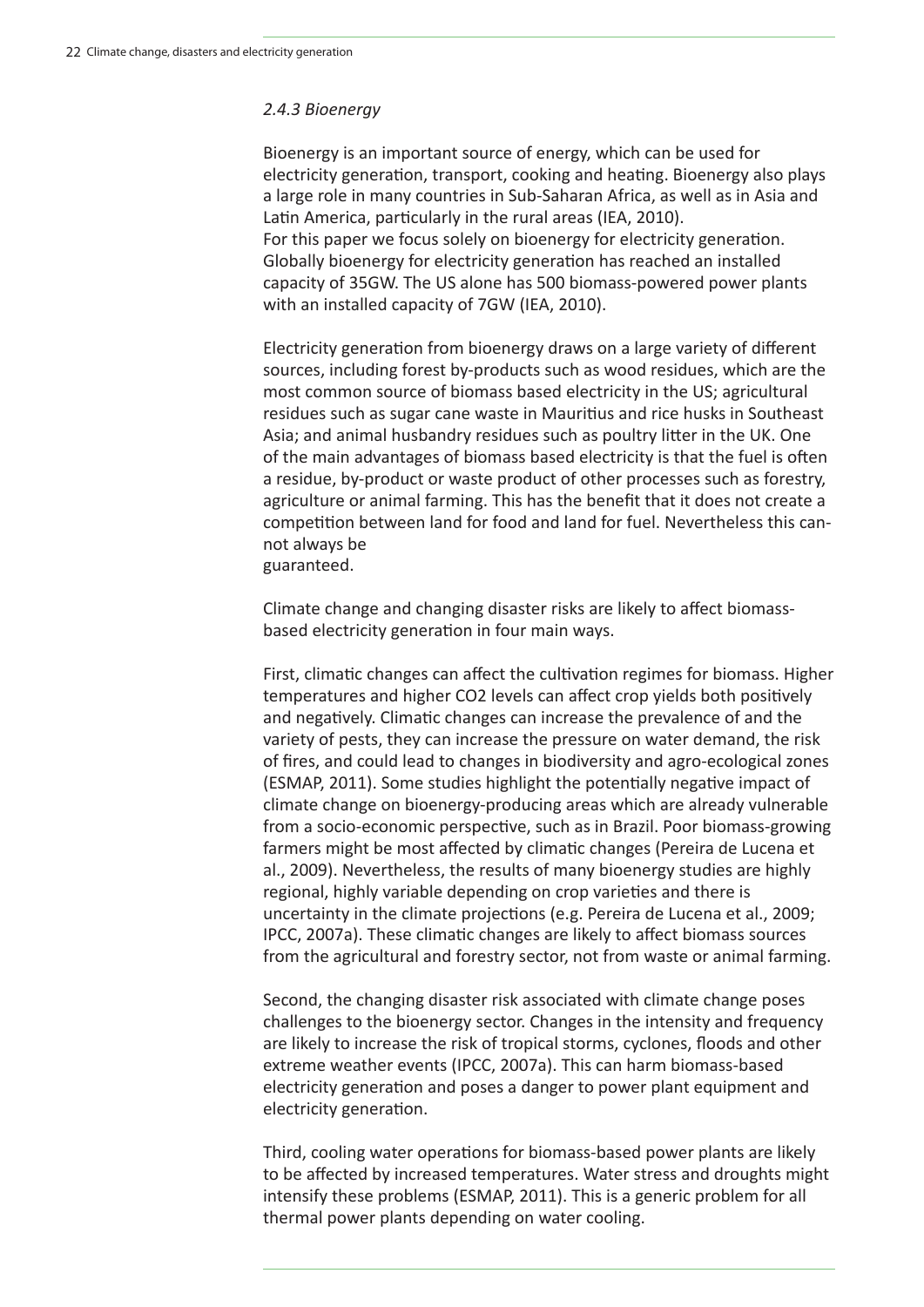Fourth, it has been suggested that high temperatures reduce the thermal generation efficiency, which in return can decrease the power output (ES-MAP, 2011). This is a generic problem for all thermal power plants.

## Table 5 indicates the effects of climate change and changing disaster risks **on biomass-based electricity generaƟ on.**

| Change in meteorological<br>variable                      | Impact on biomass-based<br>power plant / resource                                                                                                                                                                                                                                                                          | Impact on electricity<br>generation                                                                                                                                                                                             |
|-----------------------------------------------------------|----------------------------------------------------------------------------------------------------------------------------------------------------------------------------------------------------------------------------------------------------------------------------------------------------------------------------|---------------------------------------------------------------------------------------------------------------------------------------------------------------------------------------------------------------------------------|
| Temperature increase                                      | Potential impact on water<br>availability for cooling<br>purposes.<br>Lower availability of<br>biomass if plants reach<br>threshold of biological heat<br>tolerance or if sea level rise<br>reduces the area where<br>plants grow, otherwise<br>there is an increase in bio-<br>mass availability, increased<br>fire risk. | Increased temperatures<br>decrease the thermal<br>generation efficiency of<br>power plants.<br>Either increased or<br>decreased biomass<br>availability on crop variety.<br>Increased fire risk may<br>jeopardise crop harvest. |
| Increase in average<br>precipitation                      | Higher biomass availability<br>if the precipation increase<br>occurs during the growing<br>season.                                                                                                                                                                                                                         | Increased electricity<br>generation.                                                                                                                                                                                            |
| Decrease in average<br>precipitation                      | Lower biomass<br>availability unless<br>precipitation decrease<br>occurs outside the growing<br>season. Increased fire risk.                                                                                                                                                                                               | Decreased electricity<br>generation, increased fire<br>risk may jeopardise harvest.                                                                                                                                             |
| Droughts                                                  | Lower biomass availability.<br>Increased fire risk.                                                                                                                                                                                                                                                                        | Decreased electricity<br>generation, increased fire<br>risk may jeopardise harvest.                                                                                                                                             |
| Glacier melting                                           | If under-irrigation of bio-<br>mass resources: short to<br>medium increase but long<br>- term decrease depending<br>on the situation of glaciers<br>with regards to the current<br>and future snow lines.<br>Otherwise no changes.                                                                                         | As per availability.                                                                                                                                                                                                            |
| Floods                                                    | Decreased availability of<br>biomass resources if floods<br>affect area where biomass is<br>sourced.                                                                                                                                                                                                                       | Decreased electricity<br>generation if power plant is<br>flooded, destroyed or bio-<br>mass availability is reduced.                                                                                                            |
| Increased frequency and/or<br>strength of storms/cyclones | Decreased availability of<br>biomass resources if storms<br>affect area where biomass is<br>sourced.                                                                                                                                                                                                                       | Decreased electricity<br>generation if power plant is<br>flooded, destroyed or bio-<br>mass availability is reduced.                                                                                                            |

Table 5: The effects of climate change and changing disaster risks on biomass electricity production, partly based on and amended from Michaelowa et al., 2010.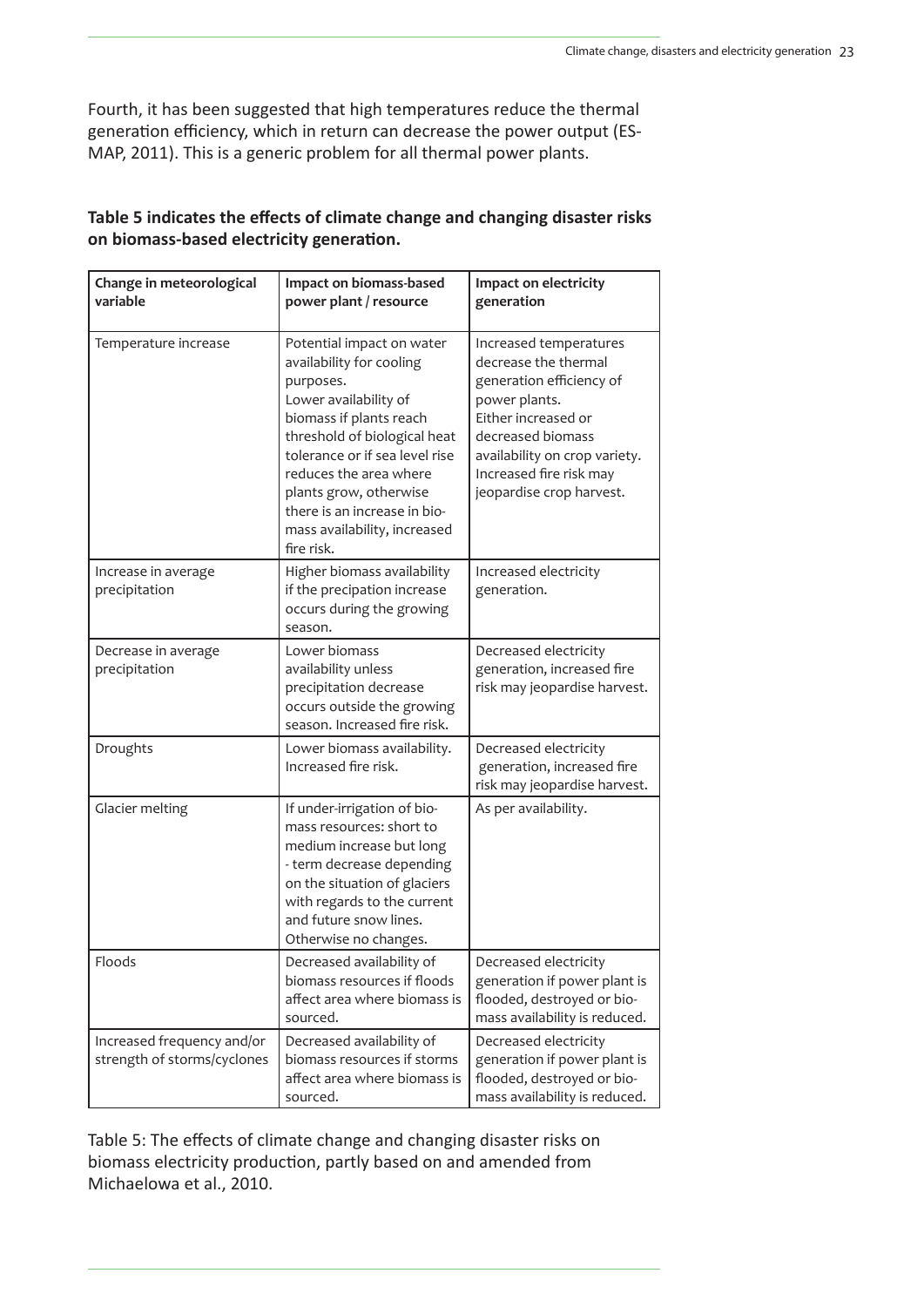#### *2.4.4. Solar energy*

The World Energy Council WEC suggests 'the total annual solar radiation falling on the earth is more than 7 500 times the world's total annual primary energy consumption of 450 EJ' (WEC, 2007:381). The potential of what is feasible due to technical, economic and spatial limitations is however significantly lower, though difficult to quantify. The WEC argues for a transition from fossil and nuclear power, which is prone to the impacts of climate change and changing disasters risks, to renewable energy, mainly solar energy (WEC, 2007).

There is a range of solar energy applications installed world-wide for electricity production. The WEC highlights the role of photovoltaic (PV) panels and solar thermal power plants such as concentrated solar power (CSP) for the global electricity supply. It indicates the most promising areas for CSP are the Southwest of the US, Central and South America, Africa, the Middle East, the Mediterranean countries of Europe, South Asia, certain countries of the Former Soviet Union, China and Australia. However there are major barriers which still need to be overcome before solar energy can compete with fossil fuel energy.

These barriers are higher production costs, a lack of adequate Research and Development (R&D) and a lack of favourable policies (WEC, 2007). Nevertheless costs for solar power could be more competitive in many places if fossil fuel subsidies would be reduced. In addition, generation costs for solar energy are significantly below the generation costs for fossil fuels as energy from the sun is for free and no fuel has to be purchased. However the up-front costs for solar energy are high and are a prohibitive factor for individual consumers as well as for investors.

There are two major ways in which climate change and intensified disaster risks can affect the solar power sector. First, solar power generation depends on the availability of solar radiation. Climatic changes which affect cloud cover and solar radiation can have negative effects on solar power generation.

Second, solar equipment could be impacted by changing disaster risks such as storms, floods, heavy precipitation events and other extreme weather events. Both points are elaborated in more detail below.

Michaelowa et al. (2010) argue a changing climate might affect solar energy production due to changing cloud covers and increasing temperatures which might reduce the electric output. PV cells can operate even on cloudy days, however mirror-based solar thermal applications such as CSP need direct sunlight (Fidje and Martinsen in Mideksa and Kallbekken, 2010).

However the key issue here is the impact of climate change on disaster risks. An increase in the frequency and severity of cyclones and storms could increase the risk of destruction of solar energy infrastructure (Michaelowa et al., 2010).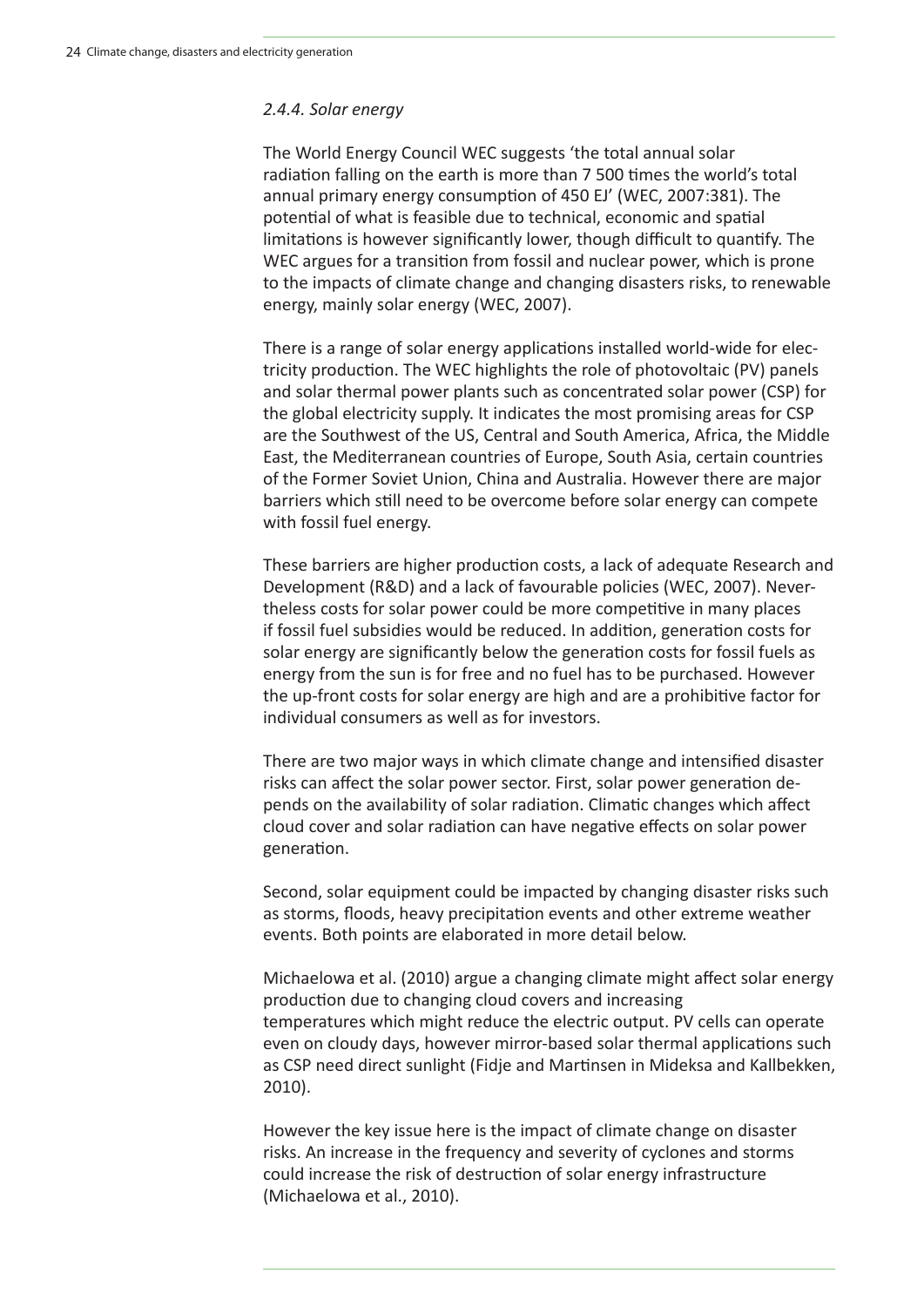Sea-level rise and flooding could also impact solar energy equipment. Nevertheless, there are many uncertainties and more research is needed into the changing disaster risks for solar energy. Michaelowa et al. (2010) suggest some adaptation strategies as a response to changing disaster risk due to climate change, such as:

- Design more robust CSP plants which are resistant to cyclones, storms and other extreme weather events.
- Use mobile repair teams for repairing distributed systems after their damage by extreme weather events.

#### Table 6 indicates the effects of climate change and changing disaster risks **on solar based electricity generation.**

| Change in meteorological<br>variable                      | Impact on solar power plant<br>/ resources                                                                                                                                                                         | Impact on electricity<br>generation                                                                                                                                            |
|-----------------------------------------------------------|--------------------------------------------------------------------------------------------------------------------------------------------------------------------------------------------------------------------|--------------------------------------------------------------------------------------------------------------------------------------------------------------------------------|
| Temperature increase                                      | Better conditions if<br>accompanied by increased<br>solar radiation, lower cloud<br>cover, worse conditions if<br>accompanied with<br>decreased solar radiation<br>and higher cloud cover,<br>otherwise unchanged. | Either increased, decreased<br>or unchanged<br>electricity generation<br>possible. Increased<br>temperatures decrease the<br>thermal generation<br>efficiency of power plants. |
| Increase in average<br>precipitation                      | Worse conditions if<br>accompanied with<br>decreased solar radiation<br>and higher cloud cover,<br>otherwise unchanged.                                                                                            | Either decreased or<br>unchanged electricity<br>generation possible.                                                                                                           |
| Decrease in average<br>precipitation                      | Improved solar radiation<br>and cloud cover.                                                                                                                                                                       | Increased electricity<br>generation.                                                                                                                                           |
| Droughts                                                  | Higher solar radiation and<br>lower cloud cover.                                                                                                                                                                   | Decreased electricity<br>generation.                                                                                                                                           |
| Glacier melting                                           | None, unless flooding<br>occurs. If flooding occurs<br>risk of damage to<br>equipment.                                                                                                                             | None if no flooding occurs.<br>If flooding occurs decreased<br>electricity generation.                                                                                         |
| Floods                                                    | None, unless flooding<br>occurs. If flooding occurs<br>risk of damage to<br>equipment.                                                                                                                             | None if no flooding occurs.<br>If flooding occurs decreased<br>electricity generation.                                                                                         |
| Increased frequency and/or<br>strength of storms/cyclones | Risk to power plant<br>equipment.                                                                                                                                                                                  | Decreased electricity<br>generation if power plant is<br>destroyed or damaged.                                                                                                 |
| Increased solar radiation                                 | Better solar conditions                                                                                                                                                                                            | Increased energy<br>generation.                                                                                                                                                |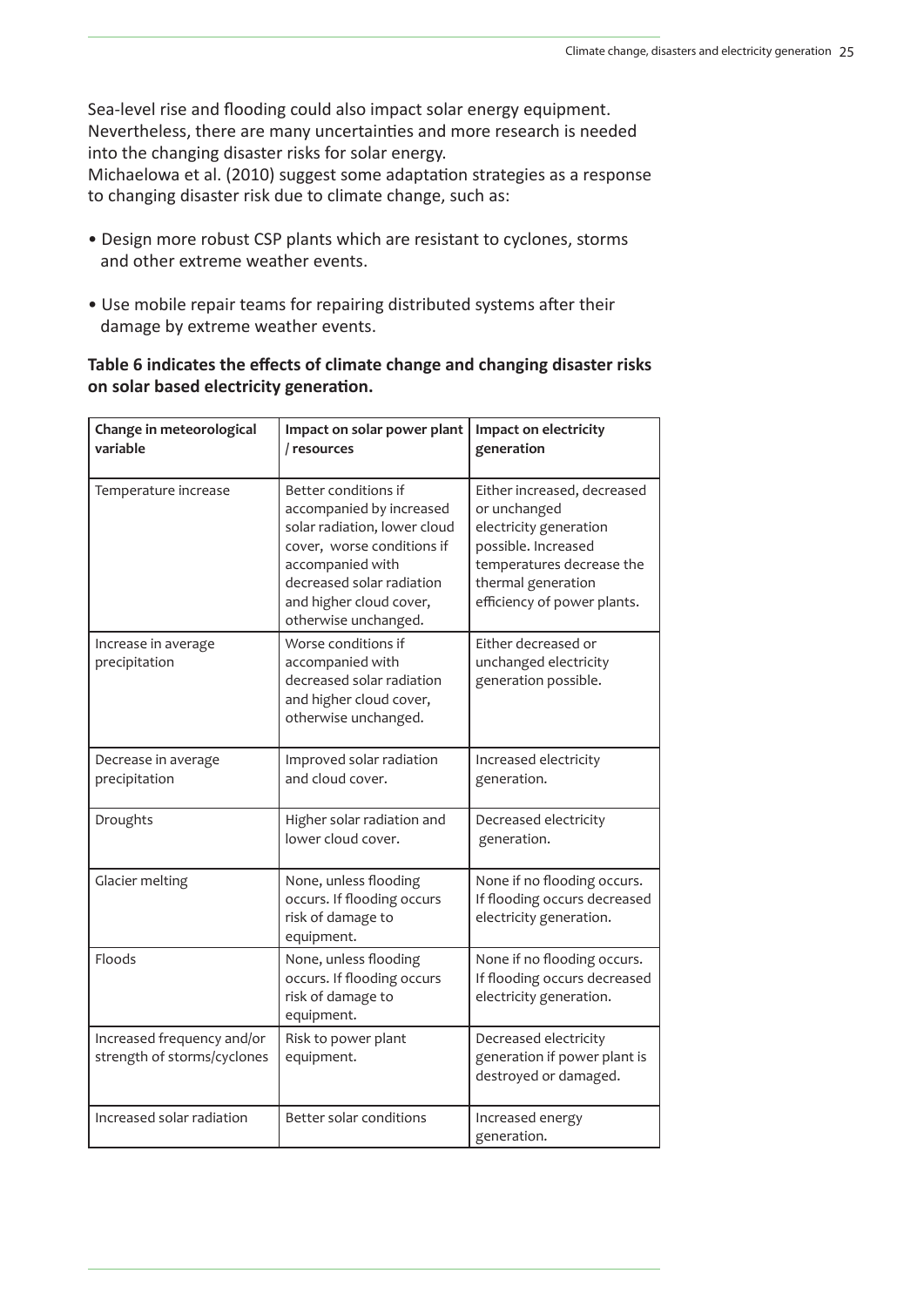| Decreased solar radiation | Worse solar conditions                                                                | Decreased energy<br>generation                                  |
|---------------------------|---------------------------------------------------------------------------------------|-----------------------------------------------------------------|
| Changes in cloud cover    | Better conditions if less<br>cloud cover, worse<br>conditions if more cloud<br>cover. | Either increased or<br>decreased energy<br>generation possible. |

Table 6: The effects of climate change and changing disaster risks on solar based electricity generation.

#### **3. Climate change and changing disaster risks: implications for energy policy and planning**

'Energy exploration, extraction, transportation, refining, generation, transmission and demand are all critically exposed to weather and climate events in one way or another' (Dutton in Troccoli, 2010:22). According to the Stern Review on the Economics of Climate Change and DFID's Disaster Risk Reduction (DRR) Policy, about two thirds of disasters are estimated to be caused by climate hazards, which are increasing in number and severity due to climate change (Mitchell and Aalst, 2008:3).

Fundamentally, there is a growing need for information and research at the local, national, regional and international level, to further assess the link between energy infrastructure, climatic changes and extreme weather events. To reduce global vulnerability to climate change and changing disaster risks, the UNFCCC Bali Action Plan stressed the importance of adaptation to climate change and the need to incorporate adaptation in legally binding climate agreements.

However, adaptation to climate change and changing disaster risks are issues which have not been witnessed in the energy sector so far. The focus has been much more on mitigation by reducing emissions from the energy sector, than finding solutions for adapting to climatic changes and extreme weather events. ISDR argues 'the most likely impacts on the energy sector arise from the economic and political forces as governments and customers seek to mitigate and adapt to climate change'. It suggests climate change adaptation and Disaster Risk Management measures need to be included in electricity and energy policies (ISDR, 2009:19).

There is a need to monitor, analyse and address adverse effects of climate change and disaster risks in a systematic and integrated manner to be able to respond to changing risks in electricity and energy policy-making and planning. Currently many energy and environment ministries do not adequately take climate and disaster risks into account for energy and electricity planning and policies. This will have to change in the future as planning and policy-making authorities need to work more closely together to minimise the risks of climate change on the electricity sector.

Assessing future potentials, risks and costs of different electricity options could be better addressed by mainstreaming climate change into electricity and energy planning.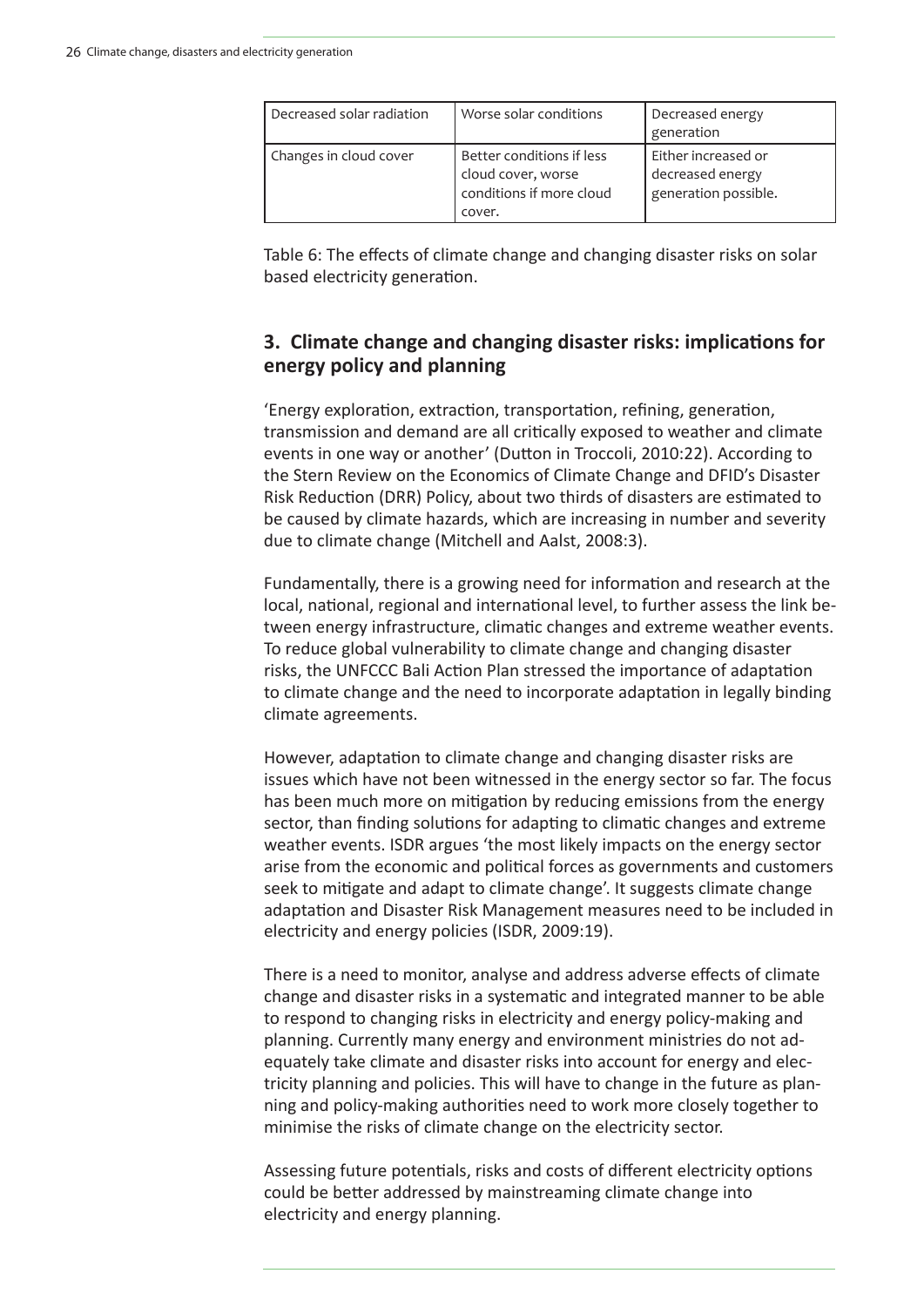Also, 'bottom-up' integrated assessment models which quantify and simulate energy-economy-climate links may help assessing spatial and sectoral implications along with damage estimates (Mendelsohn et al., 2000:554).

This can help energy and environment ministries and local and national authorities to make more informed decisions about the energy mix for ensuring future energy security, and minimising damage due to extreme weather events and climatic changes.

Electricity generation options should be made more resilient to climate change by carefully assessing siting procedures, feasibility studies and Environmental Impact Assessments for new power plants, which need to take into account existing disaster risks and adaptation strategies to climate change. There is therefore a need to design more robust infrastructure and to establish disaster risk systems. Procedures should be in place for early warning systems to enable evacuation of staff and to secure electricity infrastructure where possible before the extreme weather event hits.

Other Disaster Risk Management and adaptation strategies in the electricity generation sector could be for example using more droughtresistant bioenergy crops, using mobile repair units for rapid response for solar and wind plants, building more robust power plants and dams, having separate non-river-based cooled water reservoirs, using water saving measures for thermal power plants and situating power plants and equipment in areas which are less prone to flood and areas of projected sea-level rise.

Policies such as carbon pricing, subsidies for renewable energy, feed-in-tariffs, tax on fossil fuel energy and incentives for R&D for low carbon energy could boost investments in low carbon energy options and thereby reduce the dependency on fossil fuels (Fischer and Newell, 2004).

Given the high vulnerability of fossil fuel, nuclear and hydropower infrastructure to extreme weather events such as drought, cyclones, storms, flooding and sea-level rise, it is advisable to diversify the energy portfolio and to increase the share of energy options which are less vulnerable to climate change. Nevertheless this paper has shown that all energy options are to some extent affected by climate change and changing disasters risks.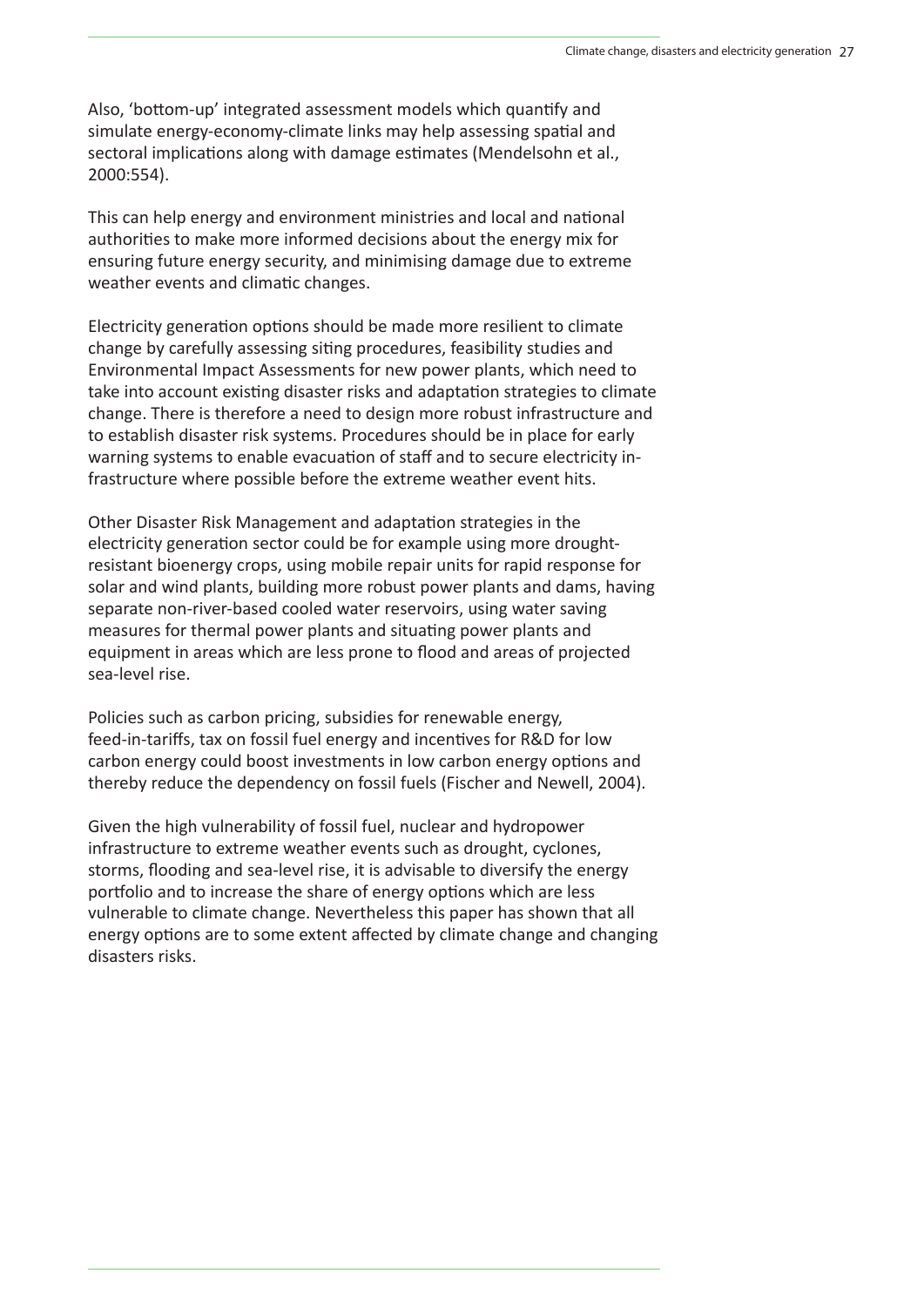## **4. Conclusion**

This paper elaborates the impacts of projected climate change and changing disaster risks for a range of electricity generation infrastructure. It also assesses how resilient various electricity generation infrastructures are to climate change and found there is significant room for improvement. Section 2 indicates how all electricity options are to some extent vulnerable to climatic changes and extreme weather events.

#### **Oil and natural gas**

Oil and natural gas infrastructure are vulnerable to storms, cyclones, flooding and long-term sea-level rise as has been dramatically revealed by Hurricane Katrina. This is expected to increase as oil and gas sources are increasingly likely to come from off-shore, deep water and Arctic fields. Apart from the need to reduce the use of such fossil fuels for urgent mitigation, climate change itself is likely to expose infrastructure to greater risks.

In this respect depending on fossil fuels, like oil and natural gas, has three disadvantages: 1. peak oil (Almeida and Silva, 2009) and depletion of finite fossil fuel resources, 2. climate change and 3. high vulnerability to extreme weather events. There are hence good reasons for diversifying the energy mix and investing into more sustainable energy options for a low carbon future. Nuclear power is vulnerable to droughts which can decrease electricity production, but much more importantly it can cause health and safety issues due to extreme weather events such as storms, flooding and sea-level rise which could damage nuclear power plants.

#### **Hydropower**

Hydropower is highly vulnerable to droughts which can decrease electricity production. Wind energy might be impacted positively by climate change to some extent as increasing wind speeds lead to higher outputs and being able to generate wind energy in areas which were previously not suitable. However too strong winds can damage equipment.

#### **Bioenergy**

Bioenergy is affected very variably and the climatic effects may be negative for some crops and positive for others. Solar energy might be affected by extreme weather events through storms, flooding and sea-level rise, whereas observed impacts seem to be minimal to date. Reducing the vulnerability of the electricity sector by assessing existing and future disaster risks and actively minimising them is key to ensuring energy security in a changing climate.

#### **Using data more effectively**

Global, regional, national and local data on climate impacts from the IPCC, meteorological institutions and research institutions are crucial for being able to incorporate the available knowledge on current and future climatic changes into energy and electricity policy and planning and for reducing the vulnerability of the electricity sector to climate change.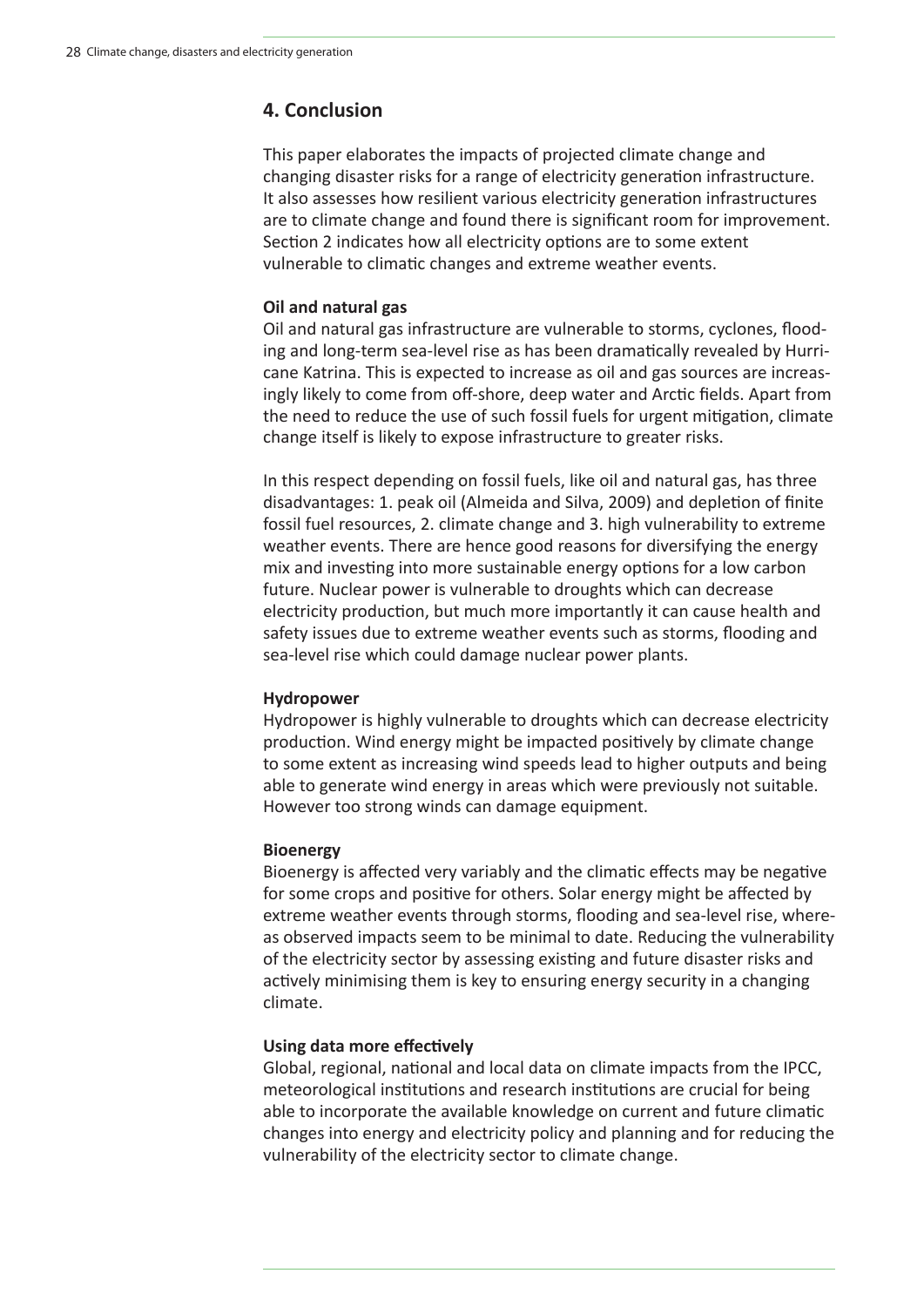#### **RecommendaƟ ons: minimising disaster risk in the electricity sector**

- Energy and electricity policy and planning needs to assess disaster risks such as storms, floods, droughts and sea-level rise at the national and local level
- Feasibility studies and siting procedures for power plants should include an evaluation of future disasters risks to determine whether a site is adequate or not for a new power plant
- Environmental Impact Assessments should consider the dynamic nature of disaster risks in a changing climate and should include an assessment of future disaster risks for new power plants
- Existing power plants and electricity infrastructure are suggested to be assessed in terms of their vulnerability to extreme weather events and adaptation strategies need to be considered
- Improved linkages are recommended between energy ministries, climate ministries, and disasters ministries in relation to energy and electricity policy and planning
- Energy and electricity policies need to respond to a changing climate and changing disaster risks by proposing adaptation strategies for the electricity sector
- Mainstreaming climate change into energy policies and planning
- Improved collaboration between national and local planning authorities, energy experts and climate / disaster experts

Overall this paper indicates that impacts of climate change and changing disaster risks can be regionally specific and localised. Hence, more research is needed into the impacts of climate change and disasters on the electricity sector from a regional, national and local perspective, particularly for developing countries.

#### **Shifting focus to include Global South**

Much of the available literature is currently limited to the Global North. Also, most existing studies refer to large-scale electricity infrastructure only. There is little evidence about how climate change and disasters affect smallscale electricity generation, particularly off-grid and in the Global South. This question is especially relevant as poor countries and poor people have a lower adaptive capacity due to limited access to financial, material and infrastructural resources.

#### **Include adaptaƟ on strategies**

Finally, the emphasis on mitigation in the electricity sector should be broadened by including adaptation strategies to respond to climatic changes and extreme weather events. By doing so, the electricity sector could increase its resilience to climate change, increase energy security and contribute to 'low carbon climate resilient development'.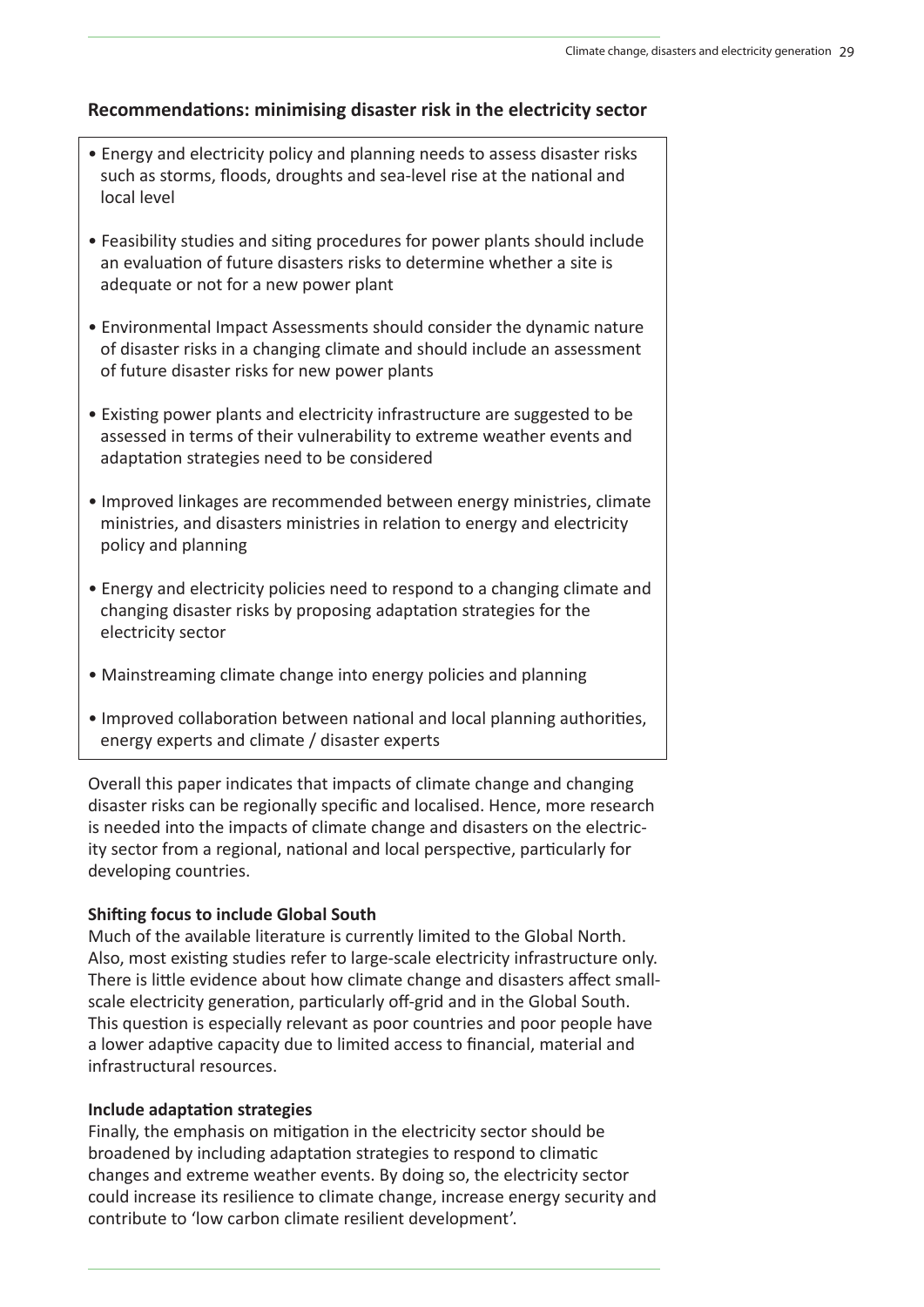## References

Annansi Chronicles 2007. Climate Change Threaten Ghana's Economic Future. http://annansi.com/blog/2007/08/climate-change-threatens-ghanas-economic-future/

Ashden Awards, 2007. Deng Ltd, Ghana. www.ashdenawards.org/files/Deng%20full.pdf

Bacon, S. and Carter, D.J.T., 1993. A connection between mean wave height and atmospheric pressure gradient in the North Atlantic, International Journal of Climatology, Vol. 13: 423–426.

BBC, 2011a. Japan earthquake triggers nuclear shutdown. w ww.bbc.co.uk/news/science-environment-12711707

BBC, 2011b. How does Fukushima differ from Chernobyl? www.bbc.co.uk/news/world-asia-pacific-13050228

Bosshard, P., 2010. China's Overseas Dam Builders: from Rogue Players to Responsible Actors? The Asia-Pacific Journal, Vol. 17-2-10, April 26.

Brennan, W.J., Schulz, P. A., Elwood, J.W., Amthor, J.S., Slimak, M.W., Laurier, F.J.G., 2008. Effects of climate change on energy production and use in the United States. US Climate Change Science Program. http://www.sc.doe.gov/ober/sap4-5-final-all.pdf

Cartalis, C., A. Synodinou, M. Proedrou, A. Tsangrassoulis and M. Santamouris, 2001. Modifications in energy demand in urban areas as a result of climate changes: an assessment for the southeast Mediterranean region. Energy Conversion Management, 42, 1647-1656.

De Almeida, P. and Silva, P., 2009. The peak of oil production—Timings and market recognition. Energy Policy, Vol. 37(4): 1267-1276.

Demirbilek, Z., 2010. Hurricane Katrina and Ocean Engineering lessons learned, Ocean Engineering, A Forensic Analysis of Hurricane Katrina's Impact: Methods and Findings, Vol. 37(1):1- 3.

DFID Department for International Development, 2002. Energy for the Poor: Underpinning the Millenium Development Goals. www.DFID.gov.uk/pubs/files/energyforthepoor.pdf

EIA Energy Information Administration of the US, 2010. Gulf of Mexico Fact Sheet. www.eia.doe.gov/special/gulf\_of\_mexico/index.cfm#gom\_factsheet

ESMAP, 2011. Climate impacts on energy systems. Key issues for energy sector adaptation. ESMAP, Washington D.C.

Forster, H. and Lilliestam, J., 2009. Modeling thermoelectric power generation in view of climate change, Regional Environmental Change DOI: 10.1007/s10113-010-0116-6.

GHF Global Humanitarian Forum, 2009. Human Impact Report on Climate Change. The Anatomy of a Silent Crisis. Global humanitarian Forum, Geneva.

Hadley, S.W., D.J. Erickson, J.L. Hernandez, C.T. Broniak and T.J. Blasing, 2006: Responses of energy use to climate change: a climate modeling study. Geophysical Research Letters, 33, L17703, doi: 10.1029/2006GL026652.

Harrison, P. and Wallace, R., 2005. Climate sensitivity of marine energy. Renewable Energy, Vol. 30(12):1801-1817.

IEA International Energy Agency, 2007. Renewables in Global Energy Supply. IEA/OECD, Paris.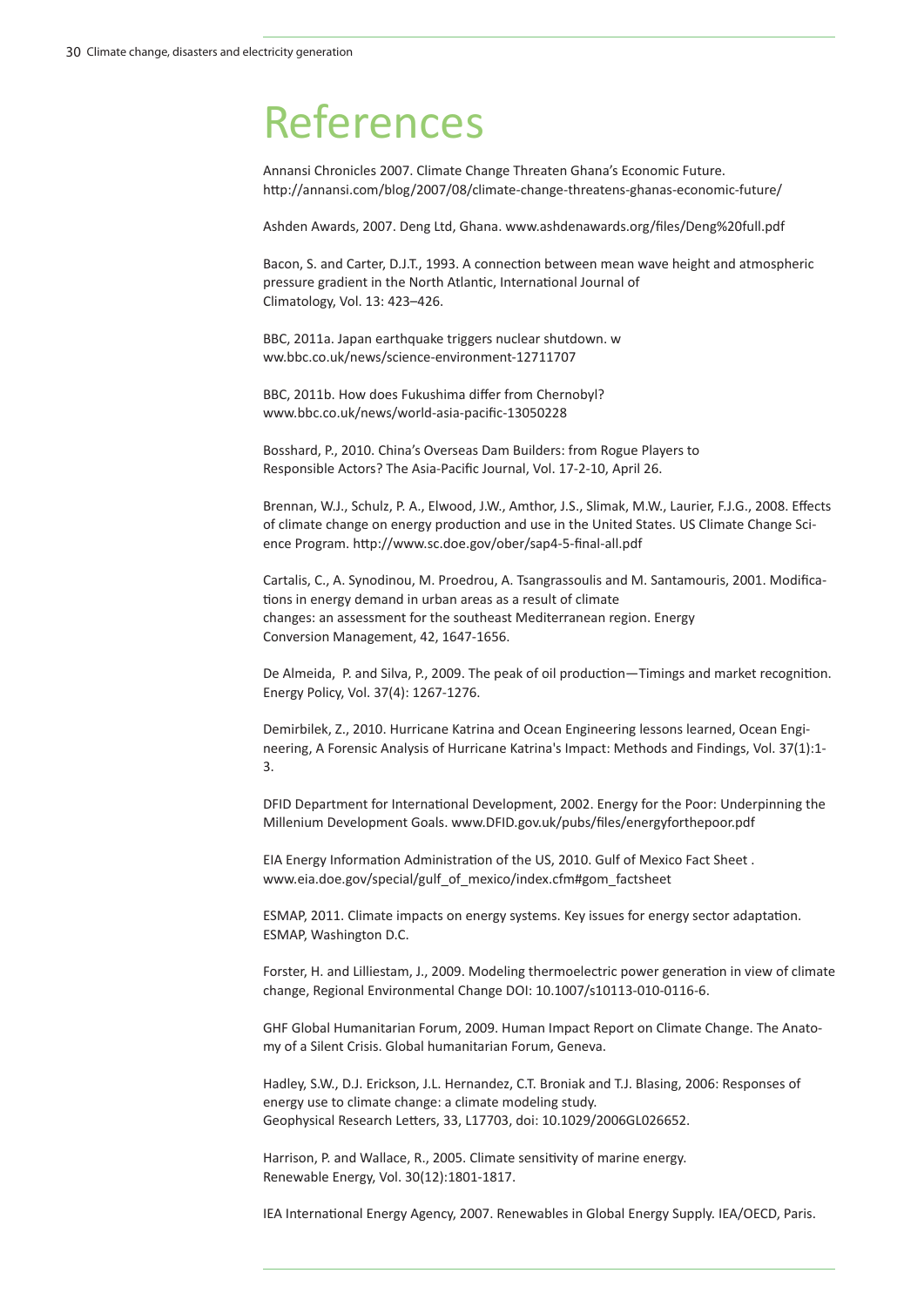IEA International Energy Agency, 2002. World Energy Outlook 2002. Energy and Poverty. IEA/ OECD, Paris.

IPCC Intergovernmental Panel on Climate Change, 2007a. IPCC Forth Assessment Report: Climate Change 2007: Synthesis Report. IPCC, Geneva.

IPCC Intergovernmental Panel on Climate Change, 2007b. Climate Change 2007: Impacts, Adaptation and Vulnerability. Working Group II. Cambridge University Press, Cambridge.

IPCC Intergovernmental Panel on Climate Change, 2007bc. Climate Change 2007: Mitigation of Climate Change. Working Group III. Cambridge University Press, Cambridge.

ISDR United Nation's International Strategy for Disaster Risk Reduction, 2008a. Disaster Risk Reduction Strategies and Risk Management Practices:

Critical Elements for Adaptation to Climate Change. Submission to the UNFCCC Adhoc Working Group on Long Term Cooperative Action

www.unisdr.org/eng/risk-reduction/climate-change/docs/IASC-ISDR\_paper\_cc\_and\_DDR.pdf

ISDR United Nation's International Strategy for Disaster Risk Reduction, 2008b. Climate Change and Disasters Risk Reduction. Briefing Note 1, 2008. www.preventionweb.net/files/4146\_ClimateChangeDRR.pdf

Kaiser, M.J., Yu, Yunke, Jablonowski, C.J., 2010. Modeling lost production from destroyed platforms in the 2004-2005 Gulf of Mexico hurricane seasons. Energy, Vol. 34(9):1156-1171. Kaiser, M.J., 2008. The impact of extreme weather on offshore production in the Gulf of Mexico, Applied Mathematical Modelling, Vol. 32(10):1996-2018.

Kiparsky M., and Gleick, P.H., 2003. Climate Change and California Water Resources: A Survey and Summary of the Literature. Pacific Institute for Studies in Development, Environment and Security, Oakland.

Kowalski, G. and Vilogorac, S., 2008. Energy Security Risks and Risk Mitigation: An Overview www.preventionweb.net/files/8066\_Pagesfromannualreport2008.pdf

Lehner, B., Czisch, G and Vassolo, S. (2005), The Impact of global change on the hydropower potential of Europe: a model-based analysis, Energy Policy, Vol. 33(7): 839-855.

Michaelowa, A., Connor, H., Williamson, H., 2010. Use of indicators to improve communication on energy systems vulnerability, resilience and adaptation to climate change. www.climate-development.org/atroccoli/nato\_arw/arw\_book/Climate\_ Energy\_Book\_Troccoli\_CH05\_Michaelowa\_et\_al.pdf

Mitchell, T. and Van Aalst, M. K. ., 2008. Convergence of Disaster Risk Reduction and Climate Change Adaptation: A Review for DFID www.preventionweb.net/files/7853\_ConvergenceofDRRandCCA1.pdf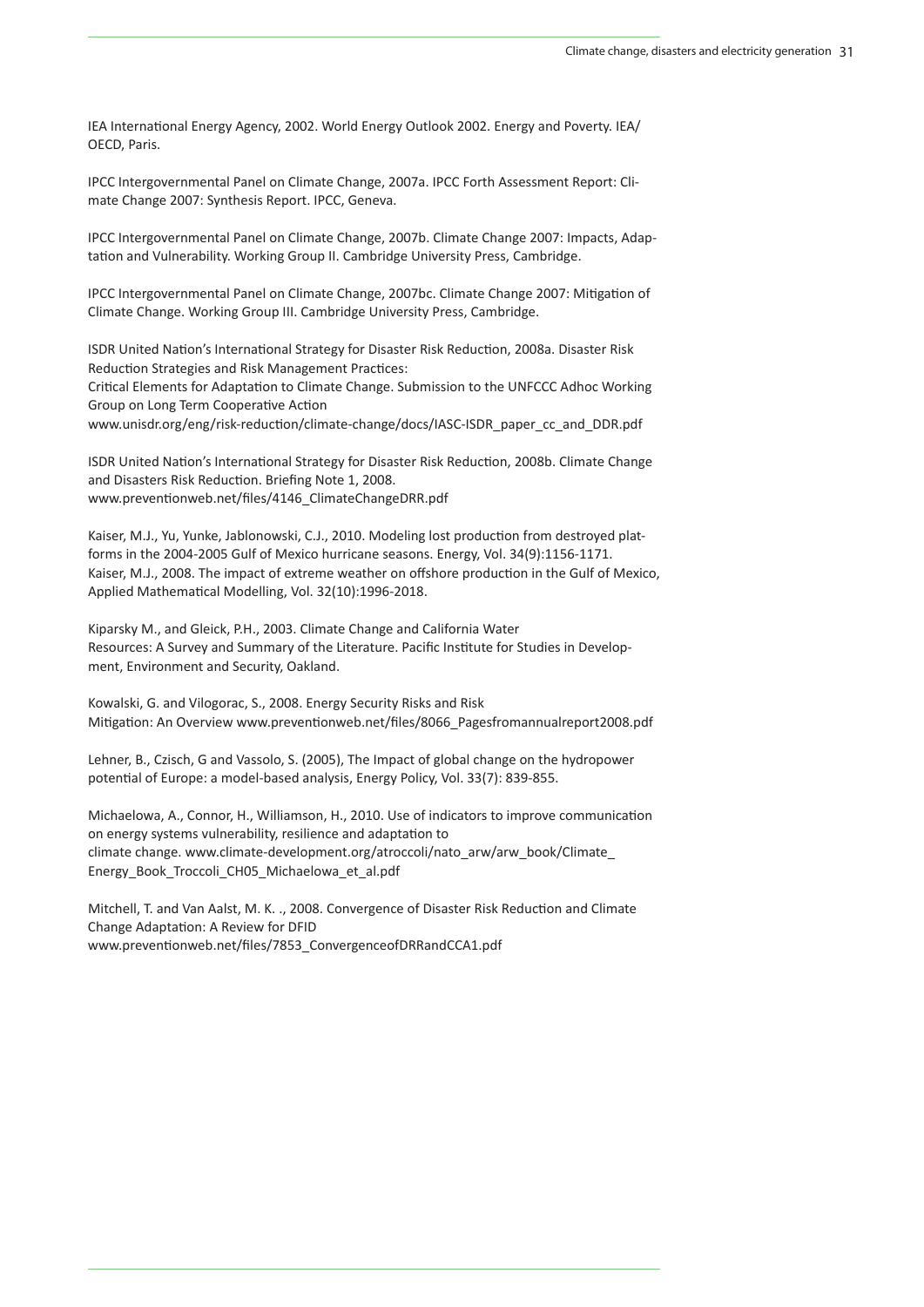Müller, U., Greis, S. and Rothstein, B., 2007. Impacts on Water Temperatures of Selected German Rivers and on Electricity Production of Thermal Power Plants due to Climate Change, Forum DKKV/CEDIM: Disaster Reduction in Climate Change, Karlsruhe University. www.cedim.de/download/33\_Mueller\_etal.pdf

Mideksa, T.K.and Kallbekken, S., 2010. The impact of climate change on the electricity market: A review, Energy Policy, Large-scale wind power in electricity markets with Regular Papers, Vol. 38(7):3579-3585.

Pereira de Lucena, A.F., Szklo, A.S., Schaeffer, R. Rodrigues de Souza, R., Cesar Borba, B.S.M, Leal da Costa, I.V., Pereira, J., Ferreira da Cunha, S.H., 2009.The vulnerability of renewable energy to climate change in Brazil. Energy Policy, Vol. 37(3):879-889.

Pereira de Lucena, A.F., Szklo, A.S., Schaeffer, R., Marques Dutra, R., 2010. The vulnerability of wind power to climate change in Brazil. Renewable Energy, Vol. 35(5): 904-912.

Pryor, S.C. and Barthelmie, R.J. (2010), Climate change impacts on wind energy: A review, Renewable and Sustainable Energy Reviews, Vol. 14(1):430-437.

Salagnac, J. L., 2007. Lessons from the 2003 heat wave: a French perspective. Building Research & Information, Vol. 35(4):450-457.

Tol, R.S.J., 2002a: Estimates of the damage costs of climate change, Part I: Benchmark estimates. Environmental Resource Economics, 21, 47-73.

Tol, R.S.J., 2002b: Estimates of the damage costs of climate change, Part II: Dynamic estimates. Environmental Resource Economics, 21, 135-160.

Troccoli, A. (2010) (eds). Management of Weather and Climate Risk in the Energy Industry, NATO Science for Peace and Security Series C: Environmental Security, The Netherlands

UNEP, 2007. REN21 Renewables Global Status Report 2007. www.ren21.net/pdf/REN21\_GSR2007\_Prepub\_web.pdf

UNFCCC United Nations Framework Convention on Climate Change, 2010. Risk management approaches to address adverse effects of climate change – economic diversification. http://unfccc.int/adaptation/adverse\_effects/items/5003.php

Urban, F., 2010. Pro-poor low carbon development and the role of growth. International Journal of Green Economics. Vol. 4 (1): 82-93.

Urban, F. and Sumner, A., 2009. After 2015: Pro-poor low carbon development. IDS In Focus Policy Briefing 9.4. IDS, Brighton. www.ids.ac.uk/go/bookshop/ids-series-titles/ids-in-focus-policy-briefings/ids-in-focuspolicy-briefing-9

Van Aalst, M. K., 2006. The impacts of climate change on the risk of natural disasters. Disasters, Vol. 30(1):5−18.

WEC World Energy Council, 2007. 2007 Survey of Energy Resources. www.worldenergy.org/documents/ser2007\_final\_online\_version\_1.pdf

WHO World Health Organisation, 2006. Indoor air pollution. Fuel for life: household energy and health. www.who.int/indoorair/publications/fuelforlife/en/index.html

World Nuclear Association (2008) Nuclear Power in China. www.world-nuclear.org/info/inf63.html

WRI World Resources Institute, 2005. Navigating the Numbers: Greenhouse Gas Data and International Climate Policy. Chapter on Cumulative Emissions. http://pdf.wri.org/navigating\_numbers\_chapter6.pdf